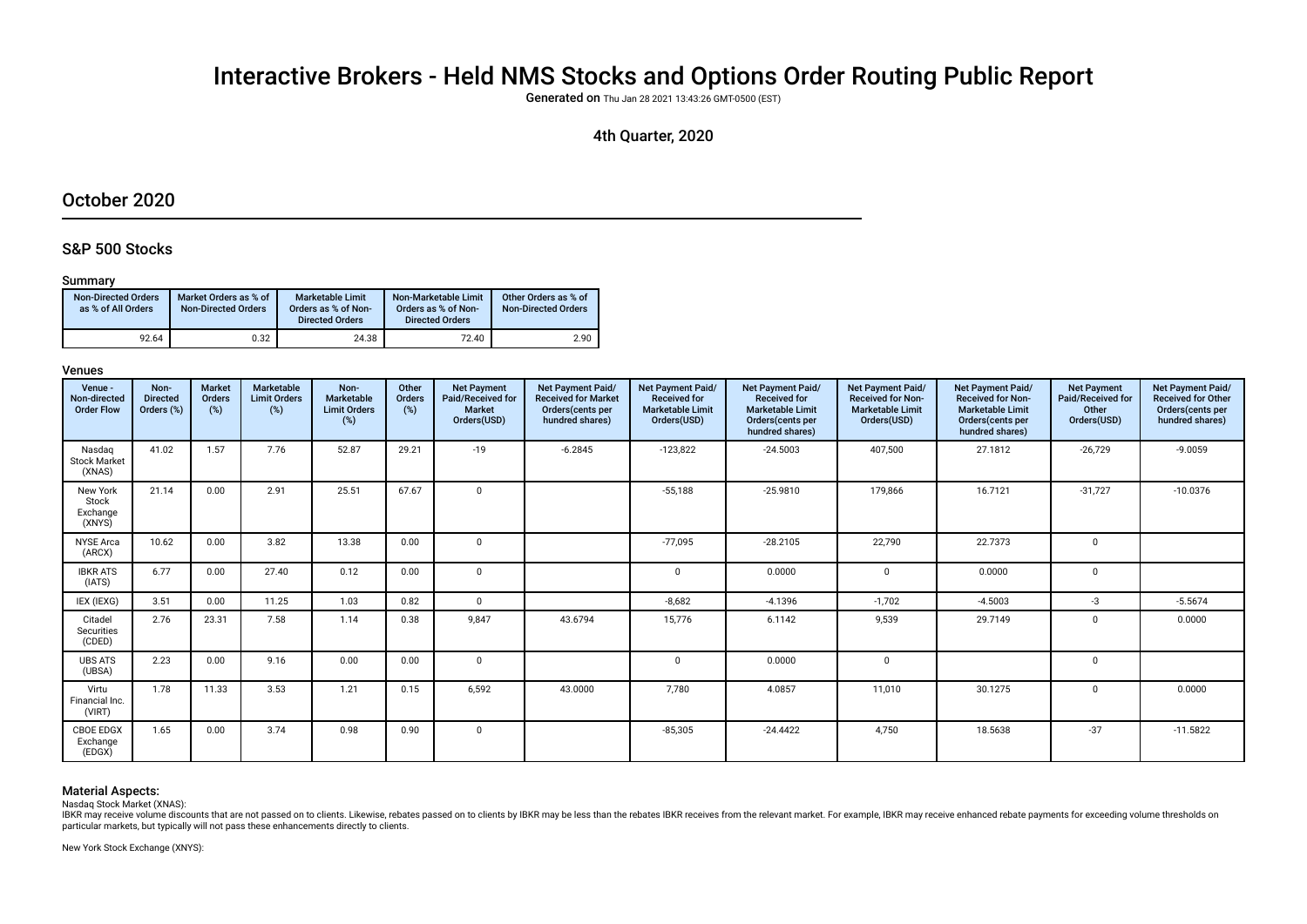#### NYSE Arca (ARCX):

IBKR may receive volume discounts that are not passed on to clients. Likewise, rebates passed on to clients by IBKR may be less than the rebates IBKR receives from the relevant market. For example, IBKR may receive enhance particular markets, but typically will not pass these enhancements directly to clients.

#### IBKR ATS (IATS):

IBKR operates the IBKR ATS in accordance with SEC Regulation ATS, on which it executes IBKR client orders against each other or against one or more professional liquidity providers who send orders into the IBKR ATS. Order because of the process and may offer Price Improvement. Statistical information requality of exercing the diality of executions for orders effected through the IBKR ATS (e.g., average execution speed, percentage of orders regulatoryreports.

#### Citadel Securities (CDED):

IBKR-LITE clients are generally charged zero commission for NMS stock and ETF orders. IBKR-LITE orders are generally routed to select over-the-counter market-makers for handling. IBKR's agreements with the Market Makers pr Market Maker for trades executed with that Market Maker.

#### Virtu Financial Inc. (VIRT):

IBKR-LITE clients are generally charged zero commission for NMS stock and ETF orders. IBKR-LITE orders are generally routed to select over-the-counter market-makers for handling. IBKR's agreements with the Market Makers pr Market Maker for trades executed with that Market Maker.

### CBOE EDGX Exchange (EDGX):

IBKR may receive volume discounts that are not passed on to clients. Likewise, rebates passed on to clients by IBKR may be less than the rebates IBKR receives from the relevant market. For example, IBKR may receive enhance particular markets, but typically will not pass these enhancements directly to clients.

\_\_\_\_\_\_\_\_\_\_\_\_\_\_\_\_\_\_\_\_\_\_\_\_\_\_\_\_\_\_\_\_\_\_\_ \_ \_ \_ \_ \_ \_ \_ \_ \_ \_ \_ \_ \_ \_ \_ \_ \_

# October 2020

# Non-S&P 500 Stocks

# Summary

| <b>Non-Directed Orders</b><br>as % of All Orders | Market Orders as % of<br><b>Non-Directed Orders</b> | <b>Marketable Limit</b><br>Orders as % of Non-<br><b>Directed Orders</b> | Non-Marketable Limit<br>Orders as % of Non-<br><b>Directed Orders</b> | Other Orders as % of<br><b>Non-Directed Orders</b> |
|--------------------------------------------------|-----------------------------------------------------|--------------------------------------------------------------------------|-----------------------------------------------------------------------|----------------------------------------------------|
| 91.34                                            | 0.22                                                | 25.52                                                                    | 70.14                                                                 | 4.12                                               |

| Venue -<br>Non-directed<br><b>Order Flow</b> | Non-<br><b>Directed</b><br>Orders (%) | <b>Market</b><br>Orders<br>(%) | Marketable<br><b>Limit Orders</b><br>$(\%)$ | Non-<br><b>Marketable</b><br><b>Limit Orders</b><br>(%) | Other<br>Orders<br>(%) | <b>Net Payment</b><br>Paid/Received for<br><b>Market</b><br>Orders(USD) | Net Payment Paid/<br><b>Received for Market</b><br>Orders(cents per<br>hundred shares) | Net Payment Paid/<br><b>Received for</b><br><b>Marketable Limit</b><br>Orders(USD) | Net Payment Paid/<br><b>Received for</b><br><b>Marketable Limit</b><br>Orders (cents per<br>hundred shares) | Net Payment Paid/<br><b>Received for Non-</b><br><b>Marketable Limit</b><br>Orders(USD) | Net Payment Paid/<br><b>Received for Non-</b><br><b>Marketable Limit</b><br>Orders (cents per<br>hundred shares) | <b>Net Payment</b><br>Paid/Received for<br>Other<br>Orders(USD) | Net Payment Paid/<br><b>Received for Other</b><br>Orders(cents per<br>hundred shares) |
|----------------------------------------------|---------------------------------------|--------------------------------|---------------------------------------------|---------------------------------------------------------|------------------------|-------------------------------------------------------------------------|----------------------------------------------------------------------------------------|------------------------------------------------------------------------------------|-------------------------------------------------------------------------------------------------------------|-----------------------------------------------------------------------------------------|------------------------------------------------------------------------------------------------------------------|-----------------------------------------------------------------|---------------------------------------------------------------------------------------|
| Nasdag<br><b>Stock Market</b><br>(XNAS)      | 37.85                                 | 1.28                           | 9.21                                        | 48.13                                                   | 42.07                  | $-51$                                                                   | $-4.3342$                                                                              | $-1,105,733$                                                                       | $-25.6606$                                                                                                  | 2,463,114                                                                               | 22.7635                                                                                                          | $-47,997$                                                       | $-7.6489$                                                                             |
| <b>NYSE Arca</b><br>(ARCX)                   | 20.40                                 | 0.00                           | 5.57                                        | 25.86                                                   | 20.37                  |                                                                         |                                                                                        | $-719,627$                                                                         | $-26.5224$                                                                                                  | 535,622                                                                                 | 19.0608                                                                                                          | $-30,040$                                                       | $-13.1648$                                                                            |
| New York<br>Stock<br>Exchange<br>(XNYS)      | 14.28                                 | 0.00                           | 2.28                                        | 17.59                                                   | 32.89                  | $\Omega$                                                                |                                                                                        | $-245,498$                                                                         | $-26.1115$                                                                                                  | 709,699                                                                                 | 15.2129                                                                                                          | $-49,704$                                                       | $-10.3842$                                                                            |
| <b>IBKR ATS</b><br>(IATS)                    | 5.81                                  | 0.00                           | 21.97                                       | 0.29                                                    | 0.00                   | $\Omega$                                                                |                                                                                        |                                                                                    | 0.0000                                                                                                      | $\Omega$                                                                                | 0.0000                                                                                                           | 0                                                               |                                                                                       |
| IEX (IEXG)                                   | 3.27                                  | 0.00                           | 10.62                                       | 0.79                                                    | 0.05                   | $^{\circ}$                                                              |                                                                                        | $-27,931$                                                                          | $-4.4660$                                                                                                   | $-3,887$                                                                                | $-4.0327$                                                                                                        | $-10$                                                           | $-4.8456$                                                                             |
| Citadel<br>Securities<br>(CDED)              | 2.84                                  | 38.06                          | 8.76                                        | 0.73                                                    | 0.22                   | 62,472                                                                  | 41.9074                                                                                | 89,586                                                                             | 7.5197                                                                                                      | 47,542                                                                                  | 24.7224                                                                                                          |                                                                 | 0.0000                                                                                |
| <b>UBS ATS</b><br>(UBSA)                     | 2.77                                  | 0.00                           | 10.87                                       | 0.00                                                    | 0.00                   | $\mathbf 0$                                                             |                                                                                        |                                                                                    | 0.0000                                                                                                      | 0                                                                                       |                                                                                                                  | 0                                                               |                                                                                       |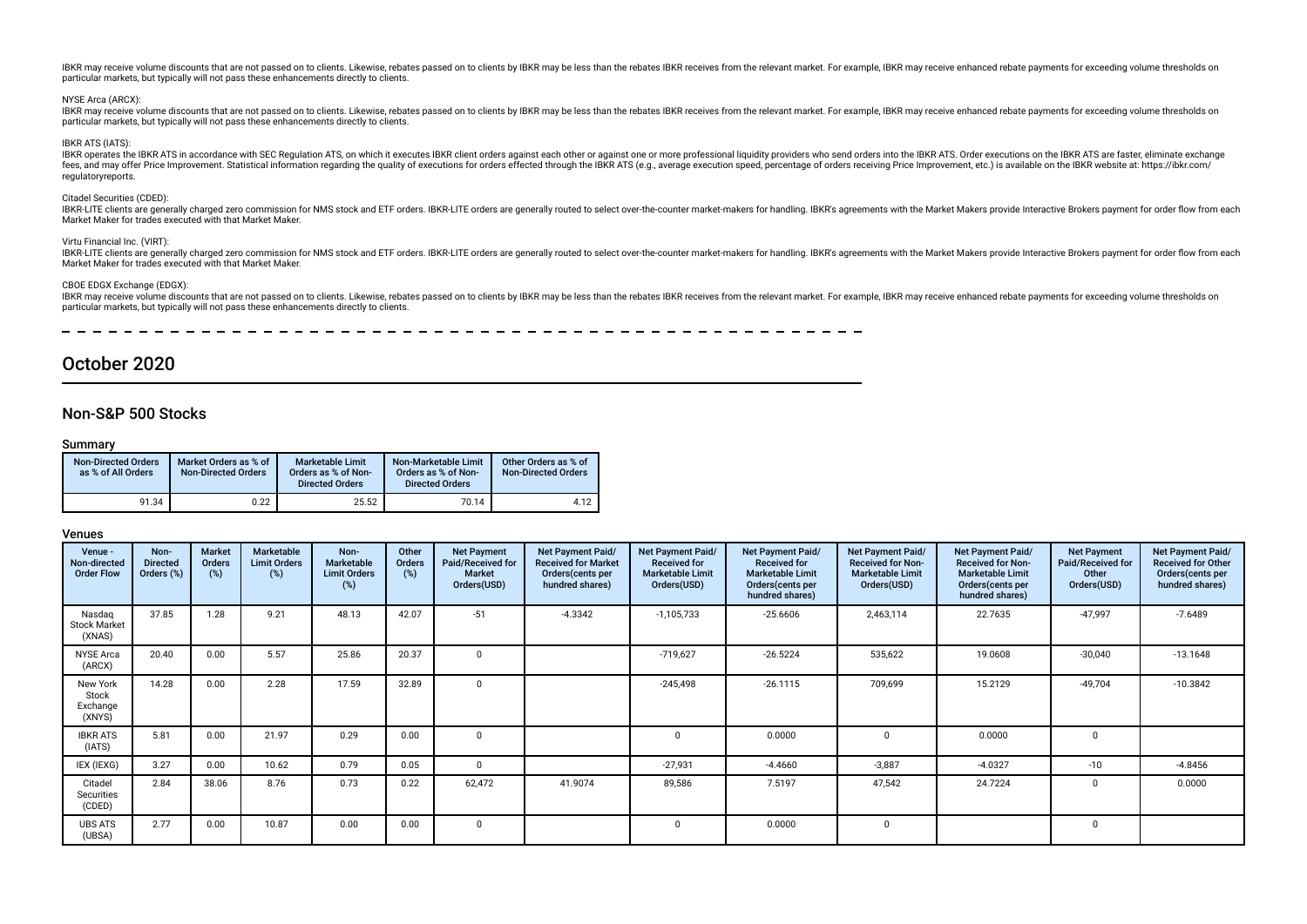| Venue -<br>Non-directed<br><b>Order Flow</b> | Non-<br><b>Directed</b><br>Orders (%) | <b>Market</b><br><b>Orders</b><br>(%) | Marketable<br><b>Limit Orders</b><br>(%) | Non-<br>Marketable<br><b>Limit Orders</b><br>(%) | Other<br><b>Orders</b><br>(%) | <b>Net Payment</b><br>Paid/Received for<br><b>Market</b><br>Orders(USD) | <b>Net Payment Paid/</b><br><b>Received for Market</b><br>Orders cents per<br>hundred shares) | <b>Net Payment Paid/</b><br><b>Received for</b><br><b>Marketable Limit</b><br>Orders(USD) | Net Payment Paid/<br><b>Received for</b><br><b>Marketable Limit</b><br>Orders (cents per<br>hundred shares) | Net Payment Paid/<br><b>Received for Non-</b><br><b>Marketable Limit</b><br>Orders(USD) | Net Payment Paid/<br><b>Received for Non-</b><br><b>Marketable Limit</b><br>Orders (cents per<br>hundred shares) | <b>Net Payment</b><br><b>Paid/Received for</b><br>Other<br>Orders(USD) | <b>Net Payment Paid/</b><br><b>Received for Other</b><br>Orders(cents per<br>hundred shares) |
|----------------------------------------------|---------------------------------------|---------------------------------------|------------------------------------------|--------------------------------------------------|-------------------------------|-------------------------------------------------------------------------|-----------------------------------------------------------------------------------------------|-------------------------------------------------------------------------------------------|-------------------------------------------------------------------------------------------------------------|-----------------------------------------------------------------------------------------|------------------------------------------------------------------------------------------------------------------|------------------------------------------------------------------------|----------------------------------------------------------------------------------------------|
| CBOE EDGX<br>Exchange<br>(EDGX)              | 2.10                                  | 0.00                                  | 5.79                                     | 0.85                                             | 0.65                          |                                                                         |                                                                                               | $-754,464$                                                                                | $-25.1761$                                                                                                  | 35,993                                                                                  | 16.5526                                                                                                          | $-300$                                                                 | $-13.5012$                                                                                   |
| Virtu<br>Financial Inc.<br>(VIRT)            | 1.53                                  | 14.71                                 | 3.71                                     | 0.78                                             | 0.09                          | 36,325                                                                  | 42.9799                                                                                       | 52.640                                                                                    | 4.3619                                                                                                      | 71,755                                                                                  | 29.8081                                                                                                          |                                                                        | 0.0000                                                                                       |

#### Nasdaq Stock Market (XNAS):

IBKR may receive volume discounts that are not passed on to clients. Likewise, rebates passed on to clients by IBKR may be less than the rebates IBKR receives from the relevant market. For example, IBKR may receive enhance particular markets, but typically will not pass these enhancements directly to clients.

#### NYSE Arca (ARCX):

IBKR may receive volume discounts that are not passed on to clients. Likewise, rebates passed on to clients by IBKR may be less than the rebates IBKR receives from the relevant market. For example, IBKR may receive enhance particular markets, but typically will not pass these enhancements directly to clients.

#### New York Stock Exchange (XNYS):

IBKR may receive volume discounts that are not passed on to clients. Likewise, rebates passed on to clients by IBKR may be less than the rebates IBKR receives from the relevant market. For example, IBKR may receive enhance particular markets, but typically will not pass these enhancements directly to clients.

#### IBKR ATS (IATS):

IBKR operates the IBKR ATS in accordance with SEC Regulation ATS, on which it executes IBKR client orders against each other or against one or more professional liquidity providers who send orders into the IBKR ATS. Order fees, and may offer Price Improvement. Statistical information regarding the quality of executions for orders effected through the IBKR ATS (e.g., average execution speed, percentage of orders receiving Price Improvement, regulatoryreports.

#### Citadel Securities (CDED):

IBKR-LITE clients are generally charged zero commission for NMS stock and ETF orders. IBKR-LITE orders are generally routed to select over-the-counter market-makers for handling. IBKR's agreements with the Market Makers pr Market Maker for trades executed with that Market Maker.

#### CBOE EDGX Exchange (EDGX):

IBKR may receive volume discounts that are not passed on to clients. Likewise, rebates passed on to clients by IBKR may be less than the rebates IBKR receives from the relevant market. For example, IBKR may receive enhance particular markets, but typically will not pass these enhancements directly to clients.

#### Virtu Financial Inc. (VIRT):

IBKR-LITE clients are generally charged zero commission for NMS stock and ETF orders. IBKR-LITE orders are generally routed to select over-the-counter market-makers for handling. IBKR's agreements with the Market Makers pr Market Maker for trades executed with that Market Maker.

# October 2020

# **Options**

#### Summary

| <b>Non-Directed Orders</b><br>as % of All Orders | Market Orders as % of<br><b>Non-Directed Orders</b> | <b>Marketable Limit</b><br>Orders as % of Non-<br><b>Directed Orders</b> | Non-Marketable Limit<br>Orders as % of Non-<br><b>Directed Orders</b> | Other Orders as % of<br><b>Non-Directed Orders</b> |
|--------------------------------------------------|-----------------------------------------------------|--------------------------------------------------------------------------|-----------------------------------------------------------------------|----------------------------------------------------|
| 99.78                                            | 0.17                                                | 7.53                                                                     | 49.09                                                                 | 43.22                                              |

| Venue -<br>Non-directed<br><b>Order Flow</b> | Non-<br><b>Directed</b><br>Orders (%) | <b>Market</b><br><b>Orders</b><br>(o/ ) | <b>Marketable</b><br><b>Limit Orders</b> | Non-<br><b>Marketable</b><br><b>Limit Orders</b> | Other<br>Orders<br>(%) | <b>Net Payment</b><br>Paid/Received for<br><b>Market</b><br>Orders(USD) | Net Payment Paid/<br><b>Received for Market</b><br>Orders (cents per<br>hundred shares) | Net Payment Paid/<br><b>Received for</b><br><b>Marketable Limit</b><br>Orders(USD) | <b>Net Payment Paid/</b><br><b>Received for</b><br><b>Marketable Limit</b><br>Orders (cents per<br>hundred shares) | <b>Net Payment Paid/</b><br><b>Received for Non-</b><br><b>Marketable Limit</b><br>Orders(USD) | <b>Net Payment Paid/</b><br><b>Received for Non-</b><br><b>Marketable Limit</b><br>Orders(cents per<br>hundred shares) | <b>Net Payment</b><br><b>Paid/Received for</b><br>Other<br>Orders(USD) | <b>Net Payment Paid/</b><br><b>Received for Other</b><br>Orders (cents per<br>hundred shares) |
|----------------------------------------------|---------------------------------------|-----------------------------------------|------------------------------------------|--------------------------------------------------|------------------------|-------------------------------------------------------------------------|-----------------------------------------------------------------------------------------|------------------------------------------------------------------------------------|--------------------------------------------------------------------------------------------------------------------|------------------------------------------------------------------------------------------------|------------------------------------------------------------------------------------------------------------------------|------------------------------------------------------------------------|-----------------------------------------------------------------------------------------------|
| Cboe EDGX                                    | 14.03                                 | 7.20                                    | 9.28                                     | 8.11                                             | 21.60                  | 2,574                                                                   | 20.8343                                                                                 | 837,228                                                                            | 89.1933                                                                                                            | 477,194                                                                                        | 20.9441                                                                                                                | ,144,824                                                               | 51.5987                                                                                       |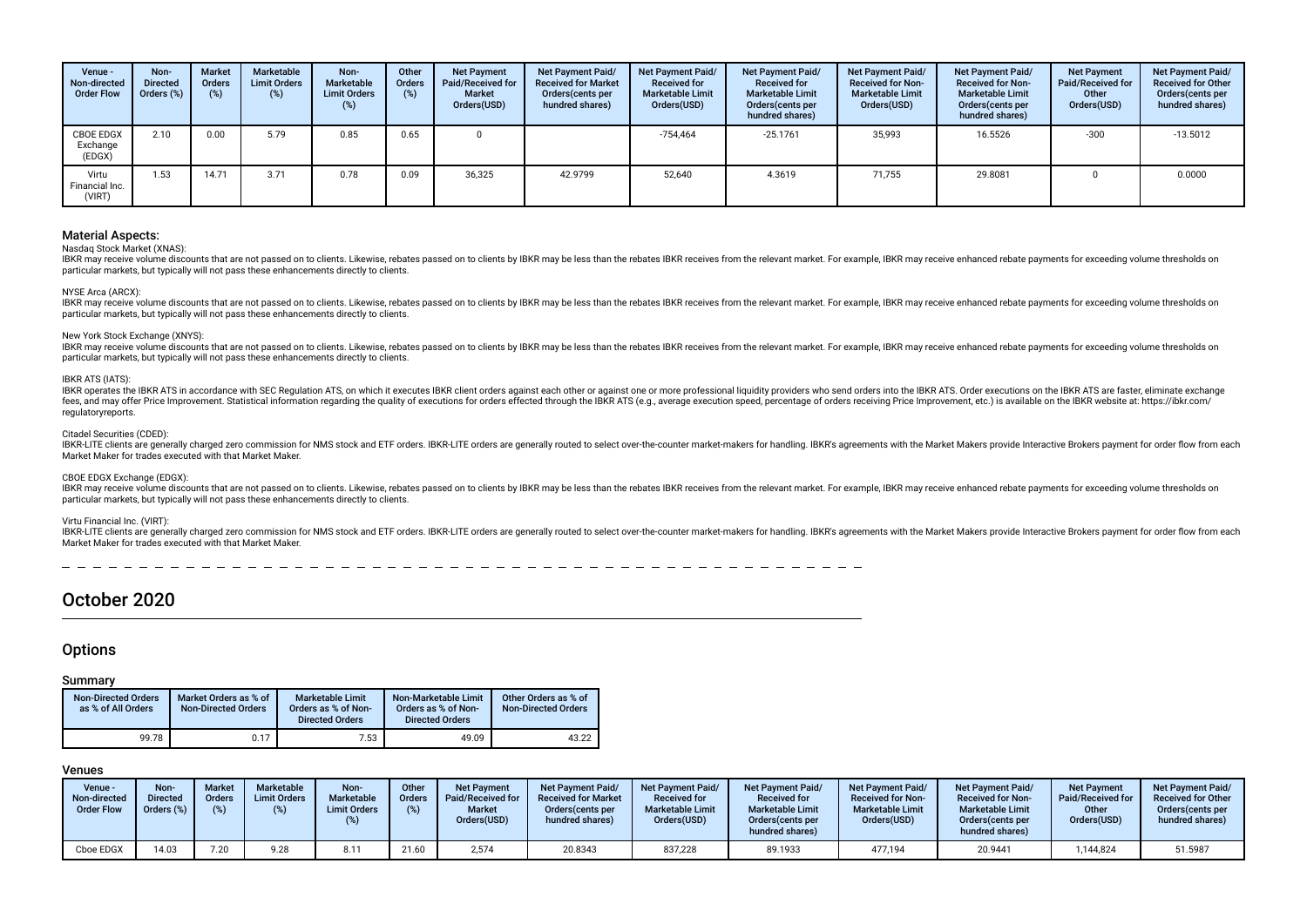| Venue -<br>Non-directed<br><b>Order Flow</b>          | Non-<br><b>Directed</b><br>Orders (%) | <b>Market</b><br>Orders<br>$(\%)$ | <b>Marketable</b><br><b>Limit Orders</b><br>(%) | Non-<br>Marketable<br><b>Limit Orders</b><br>$(\%)$ | Other<br>Orders<br>$(\%)$ | <b>Net Payment</b><br>Paid/Received for<br><b>Market</b><br>Orders(USD) | Net Payment Paid/<br><b>Received for Market</b><br>Orders(cents per<br>hundred shares) | Net Payment Paid/<br><b>Received for</b><br><b>Marketable Limit</b><br>Orders(USD) | Net Payment Paid/<br><b>Received for</b><br><b>Marketable Limit</b><br>Orders(cents per<br>hundred shares) | Net Payment Paid/<br>Received for Non-<br><b>Marketable Limit</b><br>Orders(USD) | Net Payment Paid/<br>Received for Non-<br><b>Marketable Limit</b><br>Orders(cents per<br>hundred shares) | <b>Net Payment</b><br>Paid/Received for<br>Other<br>Orders(USD) | Net Payment Paid/<br><b>Received for Other</b><br>Orders(cents per<br>hundred shares) |
|-------------------------------------------------------|---------------------------------------|-----------------------------------|-------------------------------------------------|-----------------------------------------------------|---------------------------|-------------------------------------------------------------------------|----------------------------------------------------------------------------------------|------------------------------------------------------------------------------------|------------------------------------------------------------------------------------------------------------|----------------------------------------------------------------------------------|----------------------------------------------------------------------------------------------------------|-----------------------------------------------------------------|---------------------------------------------------------------------------------------|
| Options<br>Exchange<br>(EDGO)                         |                                       |                                   |                                                 |                                                     |                           |                                                                         |                                                                                        |                                                                                    |                                                                                                            |                                                                                  |                                                                                                          |                                                                 |                                                                                       |
| <b>NYSE Arca</b><br>Options<br>(ARCO)                 | 12.67                                 | 8.71                              | 5.54                                            | 13.08                                               | 13.47                     | $-2,336$                                                                | $-24.8833$                                                                             | $-332,596$                                                                         | $-55.7367$                                                                                                 | 526,908                                                                          | 66.4499                                                                                                  | 586,649                                                         | 42.1579                                                                               |
| <b>MIAX</b> Emerald<br>Exchange<br>(EMLD)             | 11.46                                 | 4.03                              | 1.55                                            | 10.53                                               | 14.28                     | 904                                                                     | 17.6296                                                                                | $-71,785$                                                                          | $-41.3397$                                                                                                 | 603,165                                                                          | 42.9560                                                                                                  | 351,434                                                         | 29.6278                                                                               |
| Chicago<br><b>Board Options</b><br>Exchange<br>(XCBO) | 11.06                                 | 2.56                              | 13.74                                           | 12.66                                               | 8.81                      | $-389$                                                                  | $-20.6415$                                                                             | 847,744                                                                            | 116.6100                                                                                                   | 68,118                                                                           | 2.3502                                                                                                   | $-693,396$                                                      | $-36.8236$                                                                            |
| Nasdag<br>Options<br>Market<br>(XNDQ)                 | 10.87                                 | 4.00                              | 9.71                                            | 20.65                                               | 0.00                      | $-2,785$                                                                | $-49.0225$                                                                             | -709,386                                                                           | $-41.1833$                                                                                                 | 975,166                                                                          | 45.6484                                                                                                  | $\mathbf 0$                                                     |                                                                                       |
| CBOE C2<br>Exchange<br>(C20X)                         | 10.83                                 | 8.95                              | 4.77                                            | 9.92                                                | 12.93                     | $-2.764$                                                                | $-25.8909$                                                                             | $-514,014$                                                                         | $-42.9985$                                                                                                 | 555,067                                                                          | 38.9979                                                                                                  | 212,724                                                         | 17.8866                                                                               |
| Nasdag ISE<br>(XISX)                                  | 9.78                                  | 46.41                             | 2.81                                            | 6.84                                                | 14.20                     | $-26,508$                                                               | $-34.7470$                                                                             | $-81,491$                                                                          | $-27.7807$                                                                                                 | 173,396                                                                          | 78.1141                                                                                                  | 458,575                                                         | 36.5111                                                                               |
| Nasdag PHLX<br>(XPHL)                                 | 6.12                                  | 1.12                              | 3.20                                            | 0.61                                                | 12.91                     | $-124$                                                                  | $-15.6818$                                                                             | 395,961                                                                            | 73.5298                                                                                                    | $-1,375$                                                                         | $-1.7680$                                                                                                | $-7,674$                                                        | $-0.7271$                                                                             |
| Choe BZX<br>Options<br>Exchange<br>(BATS)             | 4.60                                  | 2.40                              | 6.34                                            | 8.38                                                | 0.00                      | $-2,981$                                                                | $-53.7166$                                                                             | -766,494                                                                           | $-52.6980$                                                                                                 | 672,238                                                                          | 75.1635                                                                                                  | $\mathbf 0$                                                     |                                                                                       |

Cboe EDGX Options Exchange (EDGO):

IBKR may receive volume discounts that are not passed on to clients. Likewise, rebates passed on to clients by IBKR may be less than the rebates IBKR receives from the relevant market. For example, IBKR may receive enhance particular markets, but typically will not pass these enhancements directly to clients.

#### NYSE Arca Options (ARCO):

IBKR may receive yolume discounts that are not passed on to clients. Likewise, rebates passed on to clients by IBKR may be less than the rebates IBKR receives from the relevant market. For example, IBKR may receive enhance particular markets, but typically will not pass these enhancements directly to clients.

#### MIAX Emerald Exchange (EMLD):

IBKR may receive volume discounts that are not passed on to clients. Likewise, rebates passed on to clients by IBKR may be less than the rebates IBKR receives from the relevant market. For example, IBKR may receive enhance particular markets, but typically will not pass these enhancements directly to clients.

#### Chicago Board Options Exchange (XCBO):

BKR may receive yolume discounts that are not passed on to clients. Likewise, rebates passed on to clients by IBKR may be less than the rebates IBKR receives from the relevant market. For example, IBKR may receive enhanced particular markets, but typically will not pass these enhancements directly to clients.

#### Nasdaq Options Market (XNDQ):

IBKR may receive volume discounts that are not passed on to clients. Likewise, rebates passed on to clients by IBKR may be less than the rebates IBKR receives from the relevant market. For example, IBKR may receive enhance particular markets, but typically will not pass these enhancements directly to clients.

#### CBOE C2 Exchange (C2OX):

IBKR may receive volume discounts that are not passed on to clients. Likewise, rebates passed on to clients by IBKR may be less than the rebates IBKR receives from the relevant market. For example, IBKR may receive enhance particular markets, but typically will not pass these enhancements directly to clients.

#### Nasdaq ISE (XISX):

IBKR may receive volume discounts that are not passed on to clients. Likewise, rebates passed on to clients by IBKR may be less than the rebates IBKR receives from the relevant market. For example, IBKR may receive enhance particular markets, but typically will not pass these enhancements directly to clients.

#### Nasdaq PHLX (XPHL):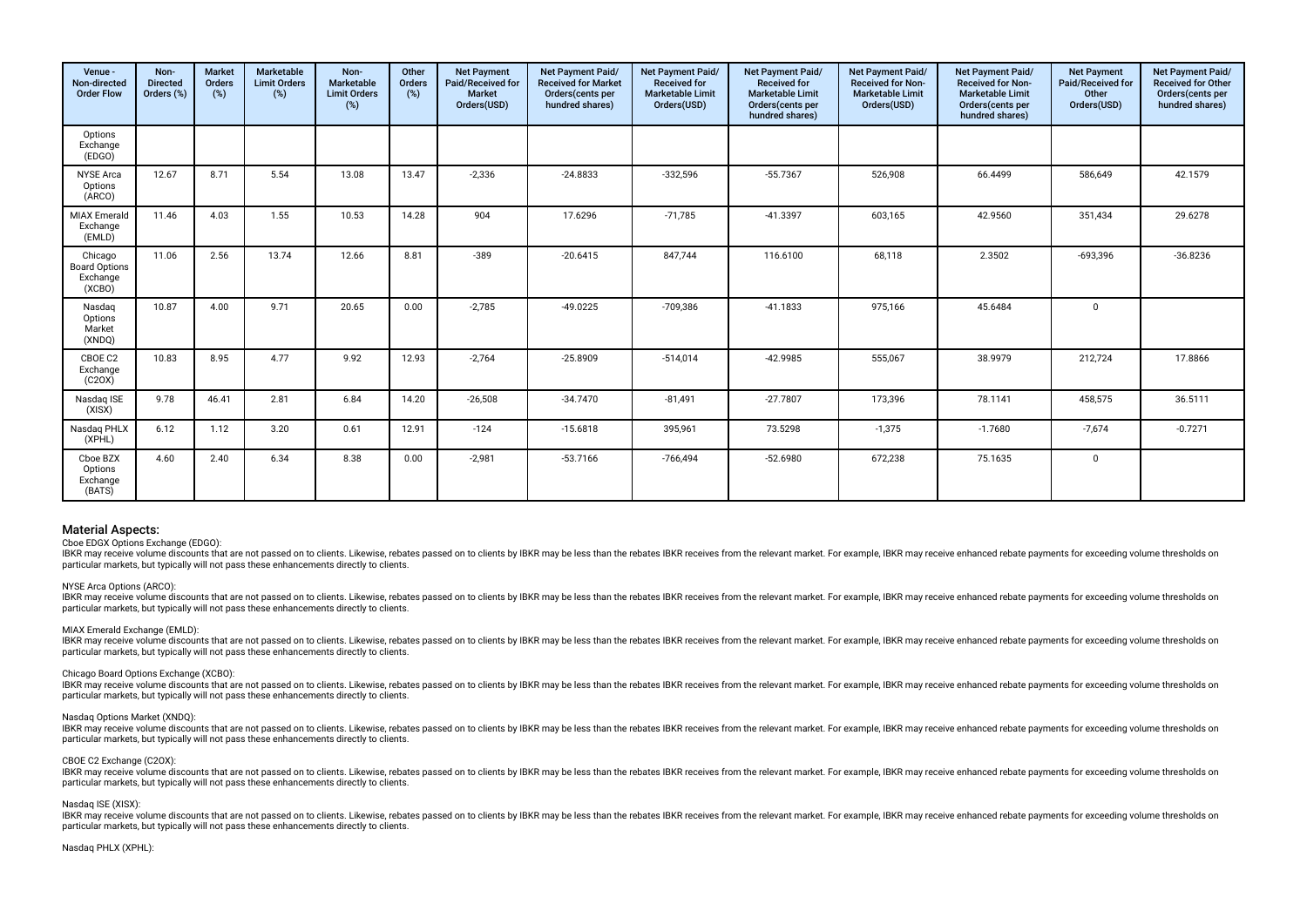# Cboe BZX Options Exchange (BATS):

BKR may receive volume discounts that are not passed on to clients. Likewise, rebates passed on to clients by IBKR may be less than the rebates IBKR receives from the relevant market. For example, IBKR may receive enhanced particular markets, but typically will not pass these enhancements directly to clients.

# November 2020

# S&P 500 Stocks

# Summary

| <b>Non-Directed Orders</b><br>as % of All Orders | Market Orders as % of<br><b>Non-Directed Orders</b> | <b>Marketable Limit</b><br>Orders as % of Non-<br><b>Directed Orders</b> | Non-Marketable Limit<br>Orders as % of Non-<br><b>Directed Orders</b> | Other Orders as % of<br><b>Non-Directed Orders</b> |
|--------------------------------------------------|-----------------------------------------------------|--------------------------------------------------------------------------|-----------------------------------------------------------------------|----------------------------------------------------|
| 93.05                                            | 0.32                                                | 24.53                                                                    | 72.03                                                                 | 3.12                                               |

# Venues

| Venue -<br>Non-directed<br><b>Order Flow</b> | Non-<br><b>Directed</b><br>Orders (%) | <b>Market</b><br>Orders<br>(%) | <b>Marketable</b><br><b>Limit Orders</b><br>$(\%)$ | Non-<br>Marketable<br><b>Limit Orders</b><br>$(\%)$ | Other<br>Orders<br>(%) | <b>Net Payment</b><br>Paid/Received for<br><b>Market</b><br>Orders(USD) | <b>Net Payment Paid/</b><br><b>Received for Market</b><br>Orders(cents per<br>hundred shares) | <b>Net Payment Paid/</b><br><b>Received for</b><br><b>Marketable Limit</b><br>Orders(USD) | Net Payment Paid/<br><b>Received for</b><br><b>Marketable Limit</b><br>Orders(cents per<br>hundred shares) | <b>Net Payment Paid/</b><br><b>Received for Non-</b><br><b>Marketable Limit</b><br>Orders(USD) | <b>Net Payment Paid/</b><br><b>Received for Non-</b><br><b>Marketable Limit</b><br>Orders (cents per<br>hundred shares) | <b>Net Payment</b><br>Paid/Received for<br>Other<br>Orders(USD) | Net Payment Paid/<br><b>Received for Other</b><br>Orders(cents per<br>hundred shares) |
|----------------------------------------------|---------------------------------------|--------------------------------|----------------------------------------------------|-----------------------------------------------------|------------------------|-------------------------------------------------------------------------|-----------------------------------------------------------------------------------------------|-------------------------------------------------------------------------------------------|------------------------------------------------------------------------------------------------------------|------------------------------------------------------------------------------------------------|-------------------------------------------------------------------------------------------------------------------------|-----------------------------------------------------------------|---------------------------------------------------------------------------------------|
| Nasdag<br><b>Stock Market</b><br>(XNAS)      | 39.32                                 | 2.97                           | 8.36                                               | 50.49                                               | 28.80                  | $-35$                                                                   | $-5.1548$                                                                                     | $-156,826$                                                                                | $-25.8615$                                                                                                 | 463,613                                                                                        | 27.0311                                                                                                                 | $-22,130$                                                       | $-8.8899$                                                                             |
| New York<br>Stock<br>Exchange<br>(XNYS)      | 22.67                                 | 0.00                           | 4.26                                               | 27.07                                               | 68.29                  | $\mathbf 0$                                                             |                                                                                               | $-53,851$                                                                                 | $-21.1520$                                                                                                 | 215,145                                                                                        | 17.3402                                                                                                                 | $-29,903$                                                       | $-10.0473$                                                                            |
| <b>NYSE</b> Arca<br>(ARCX)                   | 10.71                                 | 0.00                           | 4.63                                               | 13.29                                               | 0.00                   | 0                                                                       |                                                                                               | $-109,958$                                                                                | $-28.9671$                                                                                                 | 24,474                                                                                         | 22.2719                                                                                                                 | $\Omega$                                                        |                                                                                       |
| <b>IBKR ATS</b><br>(IATS)                    | 6.62                                  | 0.00                           | 26.32                                              | 0.22                                                | 0.00                   | $\mathbf 0$                                                             |                                                                                               | $\Omega$                                                                                  | 0.0000                                                                                                     | $\mathbf 0$                                                                                    | 0.0000                                                                                                                  | $\mathbf 0$                                                     |                                                                                       |
| IEX (IEXG)                                   | 3.39                                  | 0.00                           | 10.26                                              | 1.17                                                | 0.94                   | $\Omega$                                                                |                                                                                               | $-8,363$                                                                                  | $-4.3978$                                                                                                  | $-2,311$                                                                                       | $-4.6363$                                                                                                               | $-1$                                                            | $-3.8956$                                                                             |
| Citadel<br>Securities<br>(CDED)              | 2.63                                  | 25.41                          | 7.55                                               | 0.96                                                | 0.24                   | 13,036                                                                  | 41.7257                                                                                       | 16,038                                                                                    | 6.0895                                                                                                     | 9,327                                                                                          | 29.7891                                                                                                                 | $\Omega$                                                        | 0.0000                                                                                |
| <b>UBS ATS</b><br>(UBSA)                     | 2.01                                  | 0.00                           | 8.18                                               | 0.00                                                | 0.00                   | $\mathbf 0$                                                             |                                                                                               | U                                                                                         | 0.0000                                                                                                     | $\Omega$                                                                                       |                                                                                                                         | $\mathbf 0$                                                     |                                                                                       |
| <b>CBOE EDGX</b><br>Exchange<br>(EDGX)       | 1.96                                  | 0.00                           | 3.94                                               | 1.35                                                | 0.72                   | $\mathbf 0$                                                             |                                                                                               | $-98,109$                                                                                 | $-24.7542$                                                                                                 | 9,625                                                                                          | 18.2355                                                                                                                 | $-75$                                                           | $-16.7899$                                                                            |
| Virtu<br>Financial Inc.<br>(VIRT)            | 1.72                                  | 14.13                          | 3.49                                               | 1.13                                                | 0.10                   | 8,382                                                                   | 36.8783                                                                                       | 13,257                                                                                    | 5.4957                                                                                                     | 15,257                                                                                         | 30.1308                                                                                                                 | $\Omega$                                                        | 0.0000                                                                                |

# Material Aspects:

Nasdaq Stock Market (XNAS):

IBKR may receive volume discounts that are not passed on to clients. Likewise, rebates passed on to clients by IBKR may be less than the rebates IBKR receives from the relevant market. For example, IBKR may receive enhance particular markets, but typically will not pass these enhancements directly to clients.

#### New York Stock Exchange (XNYS):

IBKR may receive volume discounts that are not passed on to clients. Likewise, rebates passed on to clients by IBKR may be less than the rebates IBKR receives from the relevant market. For example, IBKR may receive enhance particular markets, but typically will not pass these enhancements directly to clients.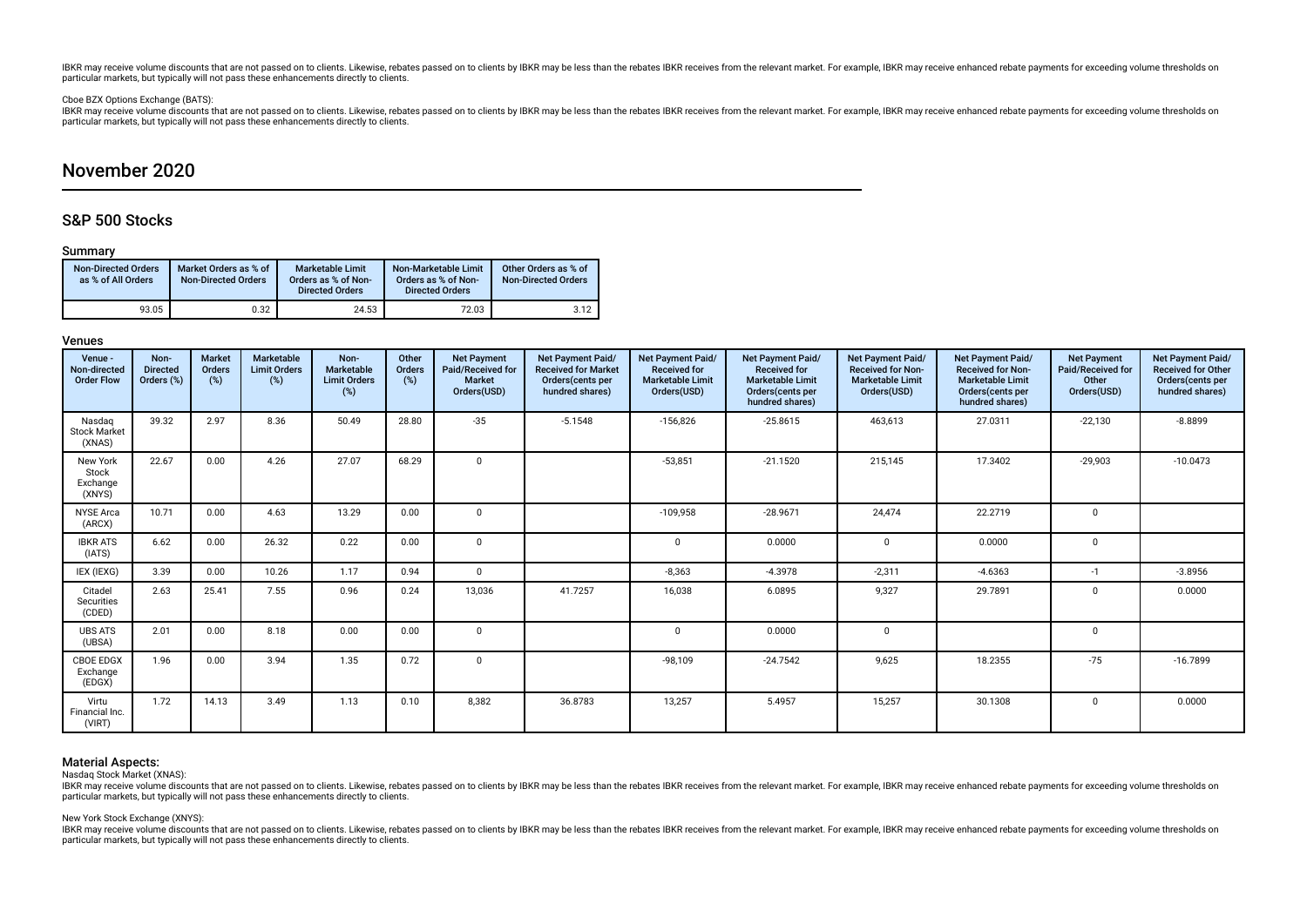#### NYSE Arca (ARCX):

IBKR may receive volume discounts that are not passed on to clients. Likewise, rebates passed on to clients by IBKR may be less than the rebates IBKR receives from the relevant market. For example, IBKR may receive enhance particular markets, but typically will not pass these enhancements directly to clients.

#### IBKR ATS (IATS):

IBKR operates the IBKR ATS in accordance with SEC Regulation ATS, on which it executes IBKR client orders against each other or against one or more professional liquidity providers who send orders into the IBKR ATS. Order fees, and may offer Price Improvement. Statistical information regarding the quality of executions for orders effected through the IBKR ATS (e.g., average execution speed, percentage of orders receiving Price Improvement, regulatoryreports.

#### Citadel Securities (CDED):

IBKR-LITE clients are generally charged zero commission for NMS stock and ETF orders. IBKR-LITE orders are generally routed to select over-the-counter market-makers for handling. IBKR's agreements with the Market Makers pr Market Maker for trades executed with that Market Maker.

#### CBOE EDGX Exchange (EDGX):

IBKR may receive volume discounts that are not passed on to clients. Likewise, rebates passed on to clients by IBKR may be less than the rebates IBKR receives from the relevant market. For example, IBKR may receive enhance particular markets, but typically will not pass these enhancements directly to clients.

#### Virtu Financial Inc. (VIRT):

IBKR-LITE clients are generally charged zero commission for NMS stock and ETF orders. IBKR-LITE orders are generally routed to select over-the-counter market-makers for handling. IBKR's agreements with the Market Makers pr Market Maker for trades executed with that Market Maker.

 $\frac{1}{2}$ 

# November 2020

# Non-S&P 500 Stocks

#### Summary

| <b>Non-Directed Orders</b><br>as % of All Orders | Market Orders as % of<br><b>Non-Directed Orders</b> | Marketable Limit<br>Orders as % of Non-<br><b>Directed Orders</b> | Non-Marketable Limit<br>Orders as % of Non-<br><b>Directed Orders</b> | Other Orders as % of<br>Non-Directed Orders |
|--------------------------------------------------|-----------------------------------------------------|-------------------------------------------------------------------|-----------------------------------------------------------------------|---------------------------------------------|
| 92.36                                            | 0.23                                                | 26.73                                                             | 69.34                                                                 | 3.70                                        |

| Venue -<br>Non-directed<br><b>Order Flow</b> | Non-<br><b>Directed</b><br>Orders (%) | <b>Market</b><br>Orders<br>(%) | Marketable<br><b>Limit Orders</b><br>(%) | Non-<br>Marketable<br><b>Limit Orders</b><br>(%) | Other<br>Orders<br>(%) | <b>Net Payment</b><br>Paid/Received for<br><b>Market</b><br>Orders(USD) | Net Payment Paid/<br><b>Received for Market</b><br>Orders(cents per<br>hundred shares) | <b>Net Payment Paid/</b><br><b>Received for</b><br><b>Marketable Limit</b><br>Orders(USD) | Net Payment Paid/<br><b>Received for</b><br><b>Marketable Limit</b><br>Orders(cents per<br>hundred shares) | Net Payment Paid/<br><b>Received for Non-</b><br><b>Marketable Limit</b><br>Orders(USD) | Net Payment Paid/<br><b>Received for Non-</b><br><b>Marketable Limit</b><br>Orders(cents per<br>hundred shares) | <b>Net Payment</b><br>Paid/Received for<br>Other<br>Orders(USD) | Net Payment Paid/<br><b>Received for Other</b><br>Orders(cents per<br>hundred shares) |
|----------------------------------------------|---------------------------------------|--------------------------------|------------------------------------------|--------------------------------------------------|------------------------|-------------------------------------------------------------------------|----------------------------------------------------------------------------------------|-------------------------------------------------------------------------------------------|------------------------------------------------------------------------------------------------------------|-----------------------------------------------------------------------------------------|-----------------------------------------------------------------------------------------------------------------|-----------------------------------------------------------------|---------------------------------------------------------------------------------------|
| Nasdaq<br><b>Stock Market</b><br>(XNAS)      | 39.02                                 | 2.25                           | 10.69                                    | 49.92                                            | 41.74                  | $-94$                                                                   | $-4.4764$                                                                              | $-1,487,364$                                                                              | $-24.3369$                                                                                                 | 3,470,125                                                                               | 20.0146                                                                                                         | $-46,805$                                                       | $-6.4586$                                                                             |
| <b>NYSE Arca</b><br>(ARCX)                   | 17.48                                 | 0.00                           | 6.47                                     | 21.61                                            | 20.82                  | $\Omega$                                                                |                                                                                        | $-986,080$                                                                                | $-25.0119$                                                                                                 | 601,706                                                                                 | 20.7734                                                                                                         | $-31,588$                                                       | $-12.8956$                                                                            |
| New York<br>Stock<br>Exchange<br>(XNYS)      | 16.10                                 | 0.00                           | 3.09                                     | 20.26                                            | 32.98                  | $\Omega$                                                                |                                                                                        | $-322,635$                                                                                | $-24.5491$                                                                                                 | 1,243,642                                                                               | 17.2711                                                                                                         | $-57,315$                                                       | $-10.3498$                                                                            |
| <b>IBKR ATS</b><br>(IATS)                    | 6.05                                  | 0.00                           | 21.59                                    | 0.40                                             | 0.00                   | $\mathbf 0$                                                             |                                                                                        | $\Omega$                                                                                  | 0.0000                                                                                                     | $\Omega$                                                                                | 0.0000                                                                                                          | $\Omega$                                                        |                                                                                       |
| IEX (IEXD)                                   | 3.39                                  | 0.00                           | 10.45                                    | 0.85                                             | 0.07                   | $\mathbf 0$                                                             |                                                                                        | $-33,580$                                                                                 | $-4.6413$                                                                                                  | $-9,480$                                                                                | $-5.8184$                                                                                                       | $-10$                                                           | $-5.0658$                                                                             |
| <b>UBS ATS</b><br>(UBSA)                     | 2.74                                  | 0.00                           | 10.24                                    | 0.00                                             | 0.00                   | $\mathbf 0$                                                             |                                                                                        |                                                                                           | 0.0000                                                                                                     | 0                                                                                       |                                                                                                                 |                                                                 |                                                                                       |
| Citadel<br>Securities<br>(CDED)              | 2.48                                  | 40.08                          | 7.31                                     | 0.62                                             | 0.18                   | 84,697                                                                  | 41.6018                                                                                | 97,979                                                                                    | 6.9953                                                                                                     | 46,593                                                                                  | 21.8250                                                                                                         |                                                                 | 0.0000                                                                                |
| <b>CBOE EDGX</b><br>Exchange<br>(EDGX)       | 2.29                                  | 0.00                           | 5.48                                     | 1.17                                             | 0.57                   | $\mathbf 0$                                                             |                                                                                        | $-817,599$                                                                                | $-24.3418$                                                                                                 | 57,089                                                                                  | 13.1402                                                                                                         | $-497$                                                          | $-16.1295$                                                                            |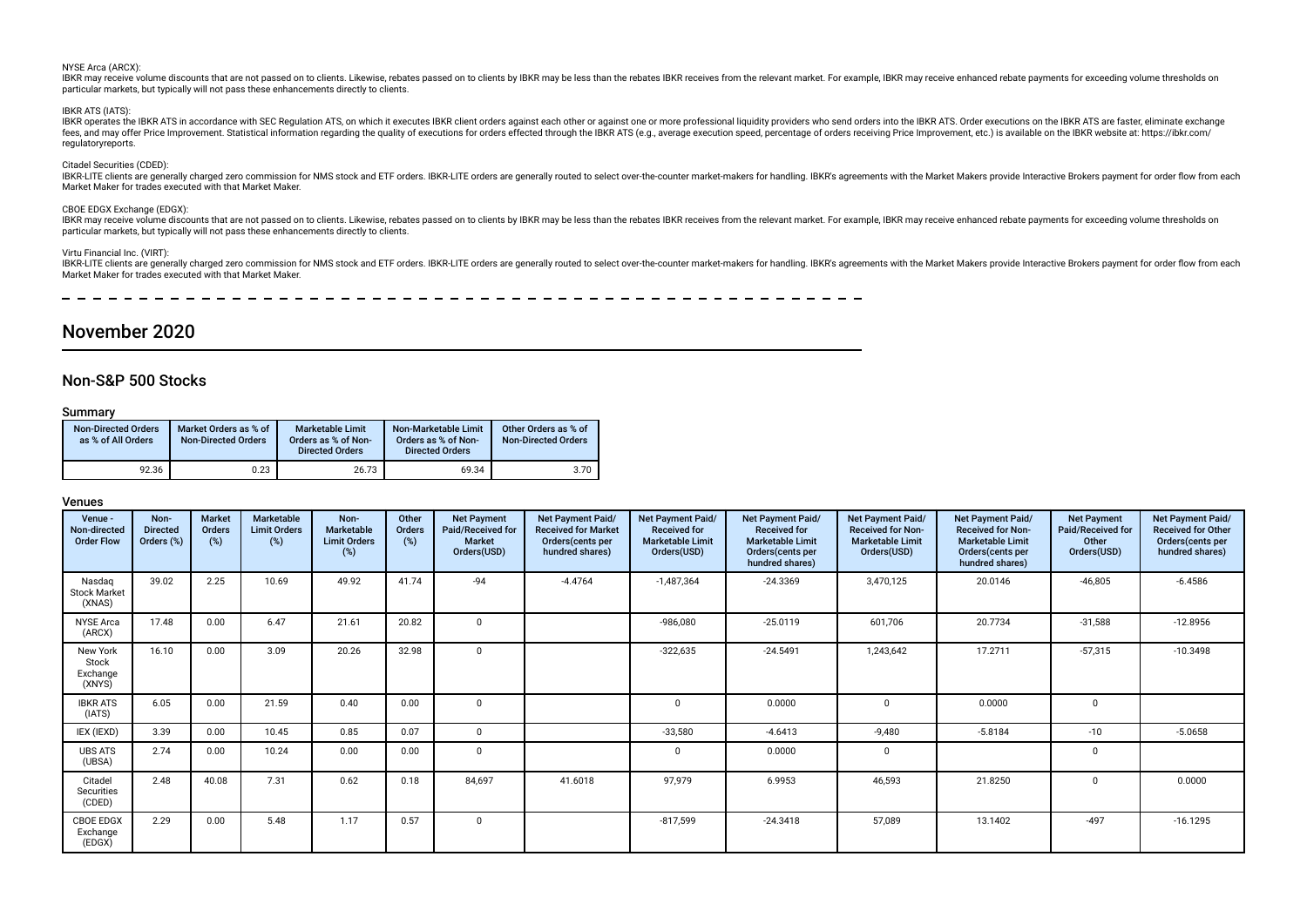| Venue -<br>Non-directed<br><b>Order Flow</b> | Non-<br><b>Directed</b><br>Orders (%) | <b>Market</b><br><b>Orders</b> | Marketable<br><b>Limit Orders</b><br>(%) | Non-<br>Marketable<br><b>Limit Orders</b> | Other<br><b>Orders</b><br>(%) | <b>Net Payment</b><br>Paid/Received for<br><b>Market</b><br>Orders(USD) | <b>Net Payment Paid/</b><br><b>Received for Market</b><br>Orders (cents per<br>hundred shares) | <b>Net Payment Paid/</b><br><b>Received for</b><br><b>Marketable Limit</b><br>Orders(USD) | <b>Net Payment Paid/</b><br><b>Received for</b><br><b>Marketable Limit</b><br>Orders (cents per<br>hundred shares) | <b>Net Payment Paid/</b><br><b>Received for Non-</b><br><b>Marketable Limit</b><br>Orders(USD) | <b>Net Payment Paid/</b><br><b>Received for Non-</b><br><b>Marketable Limit</b><br>Orders (cents per<br>hundred shares) | <b>Net Payment</b><br><b>Paid/Received for</b><br>Other<br>Orders(USD) | <b>Net Payment Paid/</b><br><b>Received for Other</b><br>Orders(cents per<br>hundred shares) |
|----------------------------------------------|---------------------------------------|--------------------------------|------------------------------------------|-------------------------------------------|-------------------------------|-------------------------------------------------------------------------|------------------------------------------------------------------------------------------------|-------------------------------------------------------------------------------------------|--------------------------------------------------------------------------------------------------------------------|------------------------------------------------------------------------------------------------|-------------------------------------------------------------------------------------------------------------------------|------------------------------------------------------------------------|----------------------------------------------------------------------------------------------|
| Virtu<br>Financial Inc.<br>(VIRT)            | 1.62                                  | 17.90                          | 3.98                                     | 0.74                                      | 0.08                          | 57,620                                                                  | 39.4494                                                                                        | 62,626                                                                                    | 3.8827                                                                                                             | 83,593                                                                                         | 29.9658                                                                                                                 |                                                                        | 0.0000                                                                                       |

#### Nasdaq Stock Market (XNAS):

IBKR may receive volume discounts that are not passed on to clients. Likewise, rebates passed on to clients by IBKR may be less than the rebates IBKR receives from the relevant market. For example, IBKR may receive enhance particular markets, but typically will not pass these enhancements directly to clients.

#### NYSE Arca (ARCX):

IBKR may receive volume discounts that are not passed on to clients. Likewise, rebates passed on to clients by IBKR may be less than the rebates IBKR receives from the relevant market. For example, IBKR may receive enhance particular markets, but typically will not pass these enhancements directly to clients.

#### New York Stock Exchange (XNYS):

IBKR may receive volume discounts that are not passed on to clients. Likewise, rebates passed on to clients by IBKR may be less than the rebates IBKR receives from the relevant market. For example, IBKR may receive enhance particular markets, but typically will not pass these enhancements directly to clients.

#### IBKR ATS (IATS):

IBKR operates the IBKR ATS in accordance with SEC Regulation ATS, on which it executes IBKR client orders against each other or against one or more professional liquidity providers who send orders into the IBKR ATS. Order fees, and may offer Price Improvement. Statistical information regarding the quality of executions for orders effected through the IBKR ATS (e.g., average execution speed, percentage of orders receiving Price Improvement, regulatoryreports.

#### Citadel Securities (CDED):

IBKR-LITE clients are generally charged zero commission for NMS stock and ETF orders. IBKR-LITE orders are generally routed to select over-the-counter market-makers for handling. IBKR's agreements with the Market Makers pr Market Maker for trades executed with that Market Maker.

#### CBOE EDGX Exchange (EDGX):

IBKR may receive volume discounts that are not passed on to clients. Likewise, rebates passed on to clients by IBKR may be less than the rebates IBKR receives from the relevant market. For example, IBKR may receive enhance particular markets, but typically will not pass these enhancements directly to clients.

#### Virtu Financial Inc. (VIRT):

IBKR-LITE clients are generally charged zero commission for NMS stock and ETF orders. IBKR-LITE orders are generally routed to select over-the-counter market-makers for handling. IBKR's agreements with the Market Makers pr Market Maker for trades executed with that Market Maker.

# November 2020

# **Options**

#### Summary

| <b>Non-Directed Orders</b><br>as % of All Orders | Market Orders as % of<br><b>Non-Directed Orders</b> | <b>Marketable Limit</b><br>Orders as % of Non-<br><b>Directed Orders</b> | Non-Marketable Limit<br>Orders as % of Non-<br><b>Directed Orders</b> | Other Orders as % of<br><b>Non-Directed Orders</b> |
|--------------------------------------------------|-----------------------------------------------------|--------------------------------------------------------------------------|-----------------------------------------------------------------------|----------------------------------------------------|
| 99.84                                            | 0.17                                                | 8.03                                                                     | 50.14                                                                 | 41.66                                              |

| Venue -<br>Non-directed<br><b>Order Flow</b> | Non-<br><b>Directed</b><br>Orders (%) | <b>Market</b><br><b>Orders</b><br>(% ) | Marketable<br><b>Limit Orders</b> | Non-<br><b>Marketable</b><br><b>Limit Orders</b><br>(%) | Other<br><b>Orders</b><br>(%) | <b>Net Payment</b><br>Paid/Received for<br><b>Market</b><br>Orders(USD) | <b>Net Payment Paid/</b><br><b>Received for Market</b><br>Orders(cents per<br>hundred shares) | <b>Net Payment Paid/</b><br><b>Received for</b><br><b>Marketable Limit</b><br>Orders(USD) | Net Payment Paid/<br><b>Received for</b><br><b>Marketable Limit</b><br>Orders (cents per<br>hundred shares) | Net Payment Paid/<br><b>Received for Non-</b><br><b>Marketable Limit</b><br>Orders(USD) | Net Payment Paid/<br><b>Received for Non-</b><br><b>Marketable Limit</b><br>Orders (cents per<br>hundred shares) | <b>Net Payment</b><br><b>Paid/Received for</b><br>Other<br>Orders(USD) | <b>Net Payment Paid/</b><br><b>Received for Other</b><br>Orders (cents per<br>hundred shares) |
|----------------------------------------------|---------------------------------------|----------------------------------------|-----------------------------------|---------------------------------------------------------|-------------------------------|-------------------------------------------------------------------------|-----------------------------------------------------------------------------------------------|-------------------------------------------------------------------------------------------|-------------------------------------------------------------------------------------------------------------|-----------------------------------------------------------------------------------------|------------------------------------------------------------------------------------------------------------------|------------------------------------------------------------------------|-----------------------------------------------------------------------------------------------|
| Cboe EDGX<br>Options<br>Exchange<br>(EDGO)   | 14.30                                 | 5.27                                   | 10.77                             | 8.55                                                    | 21.95                         | 1,979                                                                   | 20.7995                                                                                       | 1,018,883                                                                                 | 79.1641                                                                                                     | 554,249                                                                                 | 20.9678                                                                                                          | 1,118,642                                                              | 49.7734                                                                                       |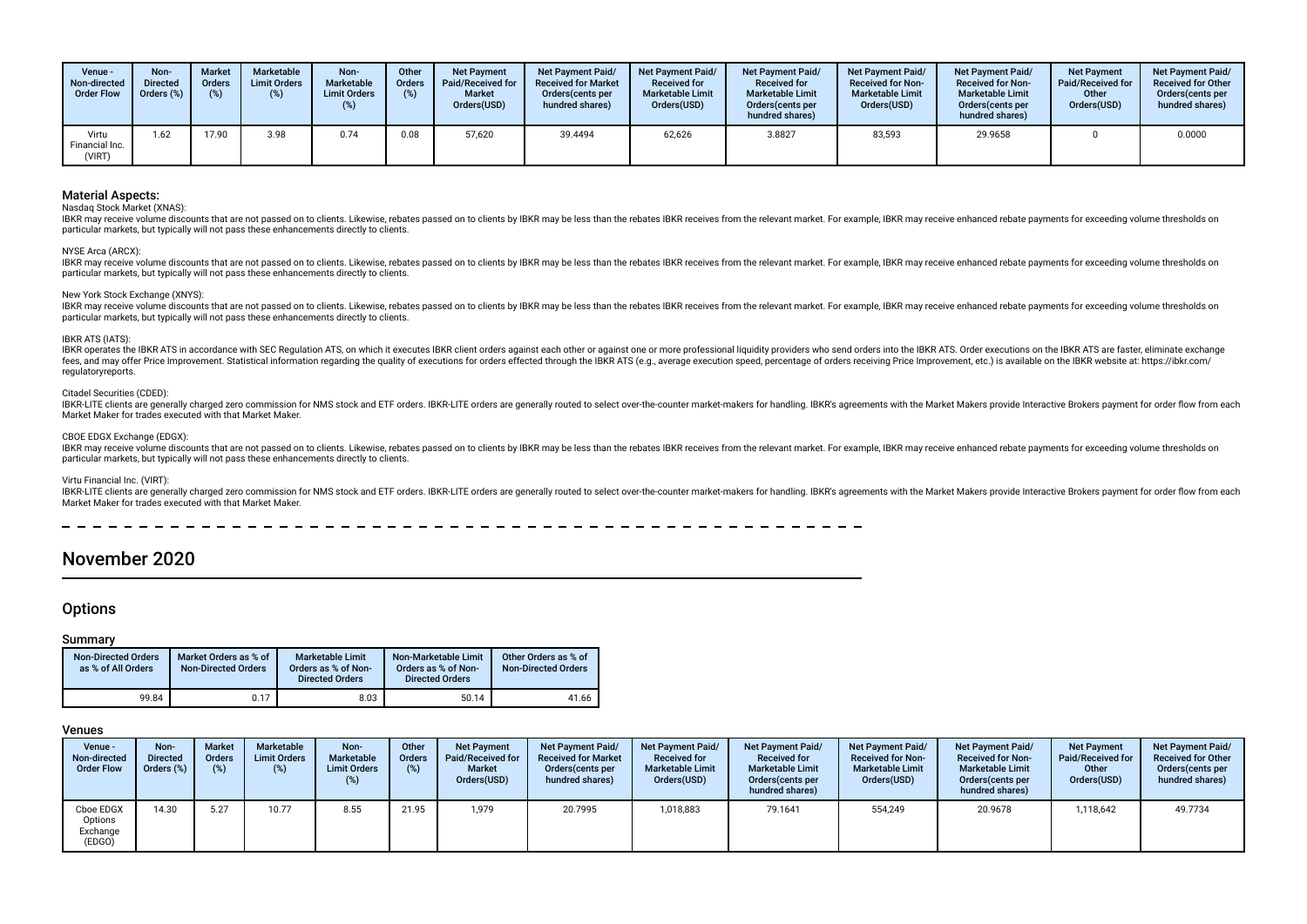| Venue -<br>Non-directed<br><b>Order Flow</b>          | Non-<br><b>Directed</b><br>Orders (%) | <b>Market</b><br>Orders<br>$(\%)$ | <b>Marketable</b><br><b>Limit Orders</b><br>(%) | Non-<br>Marketable<br><b>Limit Orders</b><br>(%) | Other<br>Orders<br>(%) | <b>Net Payment</b><br>Paid/Received for<br><b>Market</b><br>Orders(USD) | Net Payment Paid/<br><b>Received for Market</b><br>Orders(cents per<br>hundred shares) | Net Payment Paid/<br><b>Received for</b><br><b>Marketable Limit</b><br>Orders(USD) | Net Payment Paid/<br><b>Received for</b><br><b>Marketable Limit</b><br>Orders(cents per<br>hundred shares) | Net Payment Paid/<br><b>Received for Non-</b><br><b>Marketable Limit</b><br>Orders(USD) | Net Payment Paid/<br><b>Received for Non-</b><br><b>Marketable Limit</b><br>Orders (cents per<br>hundred shares) | <b>Net Payment</b><br>Paid/Received for<br>Other<br>Orders(USD) | <b>Net Payment Paid/</b><br><b>Received for Other</b><br>Orders(cents per<br>hundred shares) |
|-------------------------------------------------------|---------------------------------------|-----------------------------------|-------------------------------------------------|--------------------------------------------------|------------------------|-------------------------------------------------------------------------|----------------------------------------------------------------------------------------|------------------------------------------------------------------------------------|------------------------------------------------------------------------------------------------------------|-----------------------------------------------------------------------------------------|------------------------------------------------------------------------------------------------------------------|-----------------------------------------------------------------|----------------------------------------------------------------------------------------------|
| Nasdag<br>Options<br>Market<br>(XNDQ)                 | 11.64                                 | 3.29                              | 11.19                                           | 21.42                                            | 0.00                   | $-2,703$                                                                | $-49.4501$                                                                             | $-874,644$                                                                         | $-41.5297$                                                                                                 | 1,180,939                                                                               | 46.8748                                                                                                          | $\mathbf 0$                                                     |                                                                                              |
| <b>MIAX Emerald</b><br>Exchange<br>(EMLD)             | 11.61                                 | 8.82                              | 1.57                                            | 11.13                                            | 14.13                  | 631                                                                     | 12.2582                                                                                | $-85,543$                                                                          | $-42.2497$                                                                                                 | 696,949                                                                                 | 43.1342                                                                                                          | 310,237                                                         | 29.2047                                                                                      |
| <b>NYSE Arca</b><br>Options<br>(ARCO)                 | 11.38                                 | 8.51                              | 5.95                                            | 10.58                                            | 13.41                  | $-1,802$                                                                | $-21.1003$                                                                             | $-413,421$                                                                         | $-57.2972$                                                                                                 | 501,527                                                                                 | 65.2639                                                                                                          | 658,319                                                         | 43.1282                                                                                      |
| Chicago<br><b>Board Options</b><br>Exchange<br>(XCBO) | 10.95                                 | 3.96                              | 11.60                                           | 12.60                                            | 8.87                   | -999                                                                    | $-25.3373$                                                                             | 962,414                                                                            | 112.9938                                                                                                   | 108,331                                                                                 | 3.4929                                                                                                           | $-536,325$                                                      | $-34.8392$                                                                                   |
| CBOE C2<br>Exchange<br>(C20X)                         | 10.06                                 | 7.13                              | 4.45                                            | 8.85                                             | 12.61                  | $-1,462$                                                                | $-16.3738$                                                                             | $-512,951$                                                                         | $-43.8440$                                                                                                 | 537,658                                                                                 | 38.8723                                                                                                          | 229,672                                                         | 18.5718                                                                                      |
| Nasdag ISE<br>(XISX)                                  | 9.58                                  | 45.16                             | 3.15                                            | 6.71                                             | 14.14                  | $-21,976$                                                               | $-31.5225$                                                                             | $-87,874$                                                                          | $-25.7393$                                                                                                 | 238,378                                                                                 | 80.7409                                                                                                          | 464,932                                                         | 35.8036                                                                                      |
| Nasdag PHLX<br>(XPHL)                                 | 6.13                                  | 1.01                              | 3.15                                            | 0.85                                             | 13.07                  | $-93$                                                                   | $-8.6078$                                                                              | 499,881                                                                            | 79.6111                                                                                                    | $-1,842$                                                                                | $-1.1766$                                                                                                        | $-3,857$                                                        | $-0.3462$                                                                                    |
| Cboe BZX<br>Options<br>Exchange<br>(BATS)             | 5.40                                  | 2.47                              | 7.64                                            | 9.53                                             | 0.00                   | $-3,398$                                                                | $-54.6844$                                                                             | $-966,227$                                                                         | $-53.7113$                                                                                                 | 986,797                                                                                 | 70.5879                                                                                                          | $\mathbf 0$                                                     |                                                                                              |

Cboe EDGX Options Exchange (EDGO):

IBKR may receive volume discounts that are not passed on to clients. Likewise, rebates passed on to clients by IBKR may be less than the rebates IBKR receives from the relevant market. For example, IBKR may receive enhance particular markets, but typically will not pass these enhancements directly to clients.

#### Nasdaq Options Market (XNDQ):

IBKR may receive volume discounts that are not passed on to clients. Likewise, rebates passed on to clients by IBKR may be less than the rebates IBKR receives from the relevant market. For example, IBKR may receive enhance particular markets, but typically will not pass these enhancements directly to clients.

#### MIAX Emerald Exchange (EMLD):

IBKR may receive volume discounts that are not passed on to clients. Likewise, rebates passed on to clients by IBKR may be less than the rebates IBKR receives from the relevant market. For example, IBKR may receive enhance particular markets, but typically will not pass these enhancements directly to clients.

#### NYSE Arca Options (ARCO):

IBKR may receive volume discounts that are not passed on to clients. Likewise, rebates passed on to clients by IBKR may be less than the rebates IBKR receives from the relevant market. For example, IBKR may receive enhance particular markets, but typically will not pass these enhancements directly to clients.

#### Chicago Board Options Exchange (XCBO):

IBKR may receive volume discounts that are not passed on to clients. Likewise, rebates passed on to clients by IBKR may be less than the rebates IBKR receives from the relevant market. For example, IBKR may receive enhance particular markets, but typically will not pass these enhancements directly to clients.

#### CBOE C2 Exchange (C2OX):

IBKR may receive volume discounts that are not passed on to clients. Likewise, rebates passed on to clients by IBKR may be less than the rebates IBKR receives from the relevant market. For example, IBKR may receive enhance particular markets, but typically will not pass these enhancements directly to clients.

#### Nasdaq ISE (XISX):

IBKR may receive volume discounts that are not passed on to clients. Likewise, rebates passed on to clients by IBKR may be less than the rebates IBKR receives from the relevant market. For example, IBKR may receive enhance particular markets, but typically will not pass these enhancements directly to clients.

#### Nasdag PHLX (XPHL):

IBKR may receive volume discounts that are not passed on to clients. Likewise, rebates passed on to clients by IBKR may be less than the rebates IBKR receives from the relevant market. For example, IBKR may receive enhance particular markets, but typically will not pass these enhancements directly to clients.

#### Cboe BZX Options Exchange (BATS):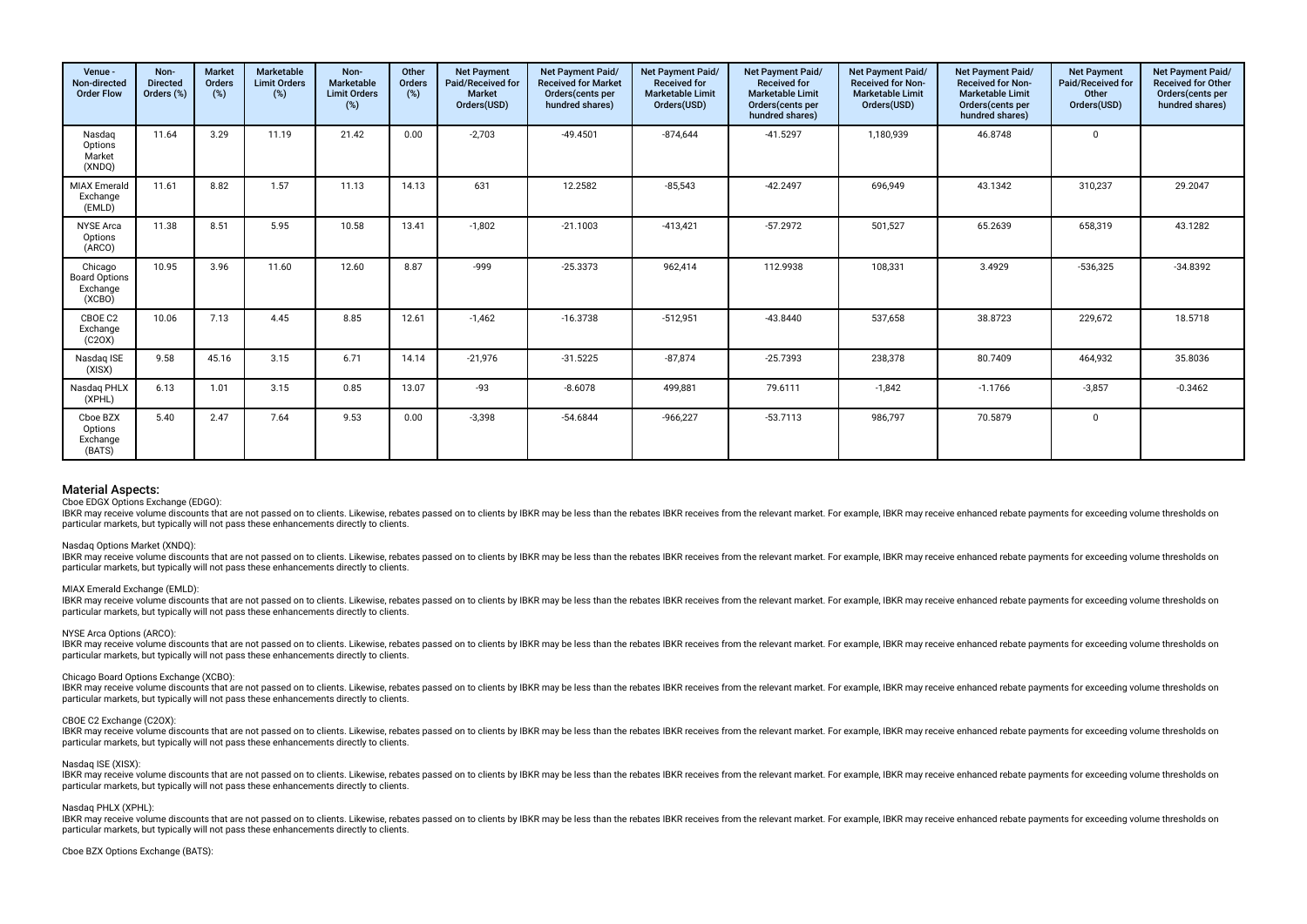# December 2020

# S&P 500 Stocks

### Summary

| <b>Non-Directed Orders</b><br>as % of All Orders | Market Orders as % of<br><b>Non-Directed Orders</b> | <b>Marketable Limit</b><br>Orders as % of Non-<br><b>Directed Orders</b> | Non-Marketable Limit<br>Orders as % of Non-<br><b>Directed Orders</b> | Other Orders as % of<br><b>Non-Directed Orders</b> |
|--------------------------------------------------|-----------------------------------------------------|--------------------------------------------------------------------------|-----------------------------------------------------------------------|----------------------------------------------------|
| 91.39                                            | 0.28                                                | 20.97                                                                    | 76.10                                                                 | 2.65                                               |

### Venues

| Venue -<br>Non-directed<br><b>Order Flow</b> | Non-<br><b>Directed</b><br>Orders (%) | <b>Market</b><br>Orders<br>(%) | Marketable<br><b>Limit Orders</b><br>(%) | Non-<br>Marketable<br><b>Limit Orders</b><br>(%) | Other<br>Orders<br>(%) | <b>Net Payment</b><br>Paid/Received for<br><b>Market</b><br>Orders(USD) | Net Payment Paid/<br><b>Received for Market</b><br>Orders(cents per<br>hundred shares) | Net Payment Paid/<br><b>Received for</b><br><b>Marketable Limit</b><br>Orders(USD) | Net Payment Paid/<br><b>Received for</b><br><b>Marketable Limit</b><br>Orders(cents per<br>hundred shares) | Net Payment Paid/<br><b>Received for Non-</b><br><b>Marketable Limit</b><br>Orders(USD) | Net Payment Paid/<br><b>Received for Non-</b><br><b>Marketable Limit</b><br>Orders(cents per<br>hundred shares) | <b>Net Payment</b><br>Paid/Received for<br>Other<br>Orders(USD) | Net Payment Paid/<br><b>Received for Other</b><br>Orders(cents per<br>hundred shares) |
|----------------------------------------------|---------------------------------------|--------------------------------|------------------------------------------|--------------------------------------------------|------------------------|-------------------------------------------------------------------------|----------------------------------------------------------------------------------------|------------------------------------------------------------------------------------|------------------------------------------------------------------------------------------------------------|-----------------------------------------------------------------------------------------|-----------------------------------------------------------------------------------------------------------------|-----------------------------------------------------------------|---------------------------------------------------------------------------------------|
| Nasdag<br><b>Stock Market</b><br>(XNAS)      | 39.46                                 | 2.73                           | 7.42                                     | 48.78                                            | 29.52                  | $-20$                                                                   | $-1.5504$                                                                              | $-122,289$                                                                         | $-25.3369$                                                                                                 | 347,522                                                                                 | 26.3507                                                                                                         | $-19,621$                                                       | $-8.1524$                                                                             |
| New York<br>Stock<br>Exchange<br>(XNYS)      | 23.77                                 | 0.00                           | 3.39                                     | 27.92                                            | 68.56                  | $\overline{0}$                                                          |                                                                                        | $-40,748$                                                                          | $-21.0880$                                                                                                 | 175,524                                                                                 | 17.8669                                                                                                         | $-25,742$                                                       | $-9.9188$                                                                             |
| <b>NYSE Arca</b><br>(ARCX)                   | 13.34                                 | 0.00                           | 4.24                                     | 16.36                                            | 0.00                   | $\mathbf 0$                                                             |                                                                                        | $-83,408$                                                                          | $-28.4213$                                                                                                 | 20,667                                                                                  | 20.9310                                                                                                         | $\mathbf{0}$                                                    |                                                                                       |
| <b>IBKR ATS</b><br>(IATS)                    | 5.67                                  | 0.00                           | 26.67                                    | 0.10                                             | 0.00                   | $\Omega$                                                                |                                                                                        |                                                                                    | 0.0000                                                                                                     | $\Omega$                                                                                | 0.0000                                                                                                          | $\Omega$                                                        |                                                                                       |
| IEX (IEXD)                                   | 2.73                                  | 0.00                           | 9.76                                     | 0.89                                             | 0.23                   | $\mathbf 0$                                                             |                                                                                        | $-5,338$                                                                           | $-4.1562$                                                                                                  | $-1,597$                                                                                | $-4.5155$                                                                                                       | -3                                                              | $-5.6890$                                                                             |
| Citadel<br><b>Securities</b><br>(CDED)       | 2.31                                  | 24.15                          | 8.28                                     | 0.65                                             | 0.21                   | 8,166                                                                   | 43.5928                                                                                | 17,196                                                                             | 5.7745                                                                                                     | 9,799                                                                                   | 29.6374                                                                                                         | $\Omega$                                                        | 0.0000                                                                                |
| <b>CBOE EDGX</b><br>Exchange<br>(EDGX)       | 1.99                                  | 0.00                           | 4.31                                     | 1.39                                             | 0.94                   | $\mathbf 0$                                                             |                                                                                        | $-85,392$                                                                          | $-22.7894$                                                                                                 | 8,552                                                                                   | 22.0378                                                                                                         | $-89$                                                           | $-17.0110$                                                                            |
| <b>UBS ATS</b><br>(UBSA)                     | 1.86                                  | 0.00                           | 8.86                                     | 0.00                                             | 0.00                   | $\Omega$                                                                |                                                                                        |                                                                                    | 0.0000                                                                                                     | $\Omega$                                                                                |                                                                                                                 | $\Omega$                                                        |                                                                                       |

# Material Aspects:

Nasdaq Stock Market (XNAS):

IBKR may receive volume discounts that are not passed on to clients. Likewise, rebates passed on to clients by IBKR may be less than the rebates IBKR receives from the relevant market. For example, IBKR may receive enhance particular markets, but typically will not pass these enhancements directly to clients.

### New York Stock Exchange (XNYS):

IBKR may receive volume discounts that are not passed on to clients. Likewise, rebates passed on to clients by IBKR may be less than the rebates IBKR receives from the relevant market. For example, IBKR may receive enhance particular markets, but typically will not pass these enhancements directly to clients.

#### NYSE Arca (ARCX):

IBKR may receive volume discounts that are not passed on to clients. Likewise, rebates passed on to clients by IBKR may be less than the rebates IBKR receives from the relevant market. For example, IBKR may receive enhance particular markets, but typically will not pass these enhancements directly to clients.

#### IBKR ATS (IATS):

IBKR operates the IBKR ATS in accordance with SEC Regulation ATS, on which it executes IBKR client orders against each other or against one or more professional liquidity providers who send orders into the IBKR ATS. Order fees, and may offer Price Improvement. Statistical information regarding the quality of executions for orders effected through the IBKR ATS (e.g., average execution speed, percentage of orders receiving Price Improvement, regulatoryreports.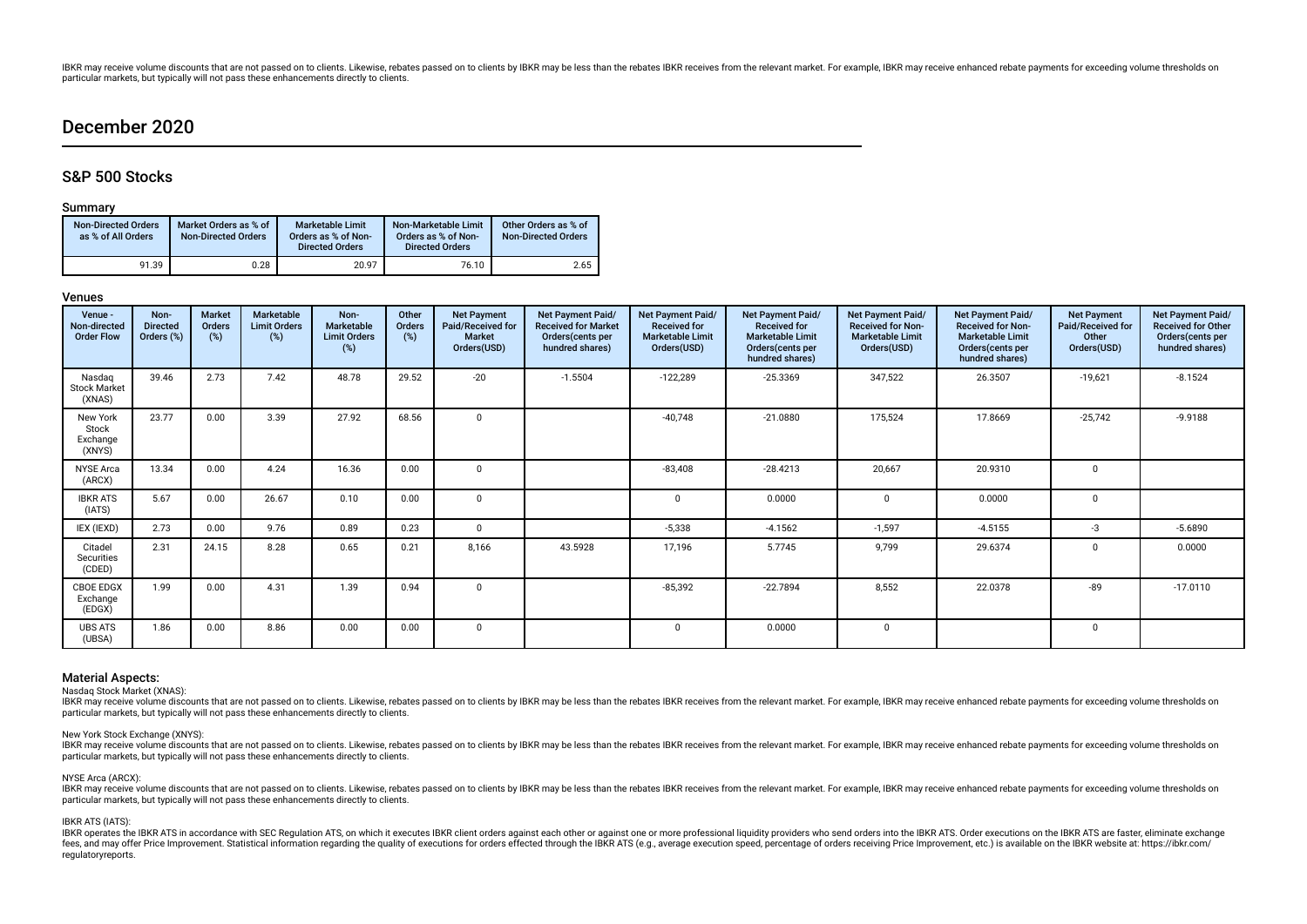#### Citadel Securities (CDED):

IBKR-LITE clients are generally charged zero commission for NMS stock and ETF orders. IBKR-LITE orders are generally routed to select over-the-counter market-makers for handling. IBKR's agreements with the Market Makers pr Market Maker for trades executed with that Market Maker.

#### CBOE EDGX Exchange (EDGX):

IBKR may receive volume discounts that are not passed on to clients. Likewise, rebates passed on to clients by IBKR may be less than the rebates IBKR receives from the relevant market. For example, IBKR may receive enhance particular markets, but typically will not pass these enhancements directly to clients.

 $\overline{\phantom{a}}$  $\frac{1}{2}$ 

# December 2020

# Non-S&P 500 Stocks

# Summary

| <b>Non-Directed Orders</b><br>as % of All Orders | Market Orders as % of<br><b>Non-Directed Orders</b> | Marketable Limit<br>Orders as % of Non-<br><b>Directed Orders</b> | Non-Marketable Limit<br>Orders as % of Non-<br><b>Directed Orders</b> | Other Orders as % of<br><b>Non-Directed Orders</b> |
|--------------------------------------------------|-----------------------------------------------------|-------------------------------------------------------------------|-----------------------------------------------------------------------|----------------------------------------------------|
| 91.88                                            | 0.20                                                | 26.33                                                             | 70.04                                                                 | 3.42                                               |

### Venues

| Venue -<br>Non-directed<br><b>Order Flow</b> | Non-<br><b>Directed</b><br>Orders (%) | <b>Market</b><br>Orders<br>(%) | <b>Marketable</b><br><b>Limit Orders</b><br>(%) | Non-<br>Marketable<br><b>Limit Orders</b><br>(%) | Other<br><b>Orders</b><br>(%) | <b>Net Payment</b><br>Paid/Received for<br><b>Market</b><br>Orders(USD) | <b>Net Payment Paid/</b><br><b>Received for Market</b><br>Orders(cents per<br>hundred shares) | <b>Net Payment Paid/</b><br><b>Received for</b><br><b>Marketable Limit</b><br>Orders(USD) | <b>Net Payment Paid/</b><br><b>Received for</b><br><b>Marketable Limit</b><br>Orders(cents per<br>hundred shares) | Net Payment Paid/<br><b>Received for Non-</b><br><b>Marketable Limit</b><br>Orders(USD) | Net Payment Paid/<br><b>Received for Non-</b><br><b>Marketable Limit</b><br>Orders(cents per<br>hundred shares) | <b>Net Payment</b><br>Paid/Received for<br>Other<br>Orders(USD) | Net Payment Paid/<br><b>Received for Other</b><br>Orders(cents per<br>hundred shares) |
|----------------------------------------------|---------------------------------------|--------------------------------|-------------------------------------------------|--------------------------------------------------|-------------------------------|-------------------------------------------------------------------------|-----------------------------------------------------------------------------------------------|-------------------------------------------------------------------------------------------|-------------------------------------------------------------------------------------------------------------------|-----------------------------------------------------------------------------------------|-----------------------------------------------------------------------------------------------------------------|-----------------------------------------------------------------|---------------------------------------------------------------------------------------|
| Nasdag<br><b>Stock Market</b><br>(XNAS)      | 39.98                                 | 2.70                           | 9.84                                            | 51.24                                            | 43.68                         | $-121$                                                                  | $-3.9834$                                                                                     | $-1,791,188$                                                                              | $-25.4544$                                                                                                        | 3,807,157                                                                               | 19.9952                                                                                                         | $-54,170$                                                       | $-6.1437$                                                                             |
| <b>NYSE Arca</b><br>(ARCX)                   | 18.19                                 | 0.00                           | 6.25                                            | 22.64                                            | 20.00                         | $\Omega$                                                                |                                                                                               | $-1,199,302$                                                                              | $-25.9401$                                                                                                        | 717.176                                                                                 | 19.9348                                                                                                         | $-31,920$                                                       | $-11.7911$                                                                            |
| New York<br>Stock<br>Exchange<br>(XNYS)      | 14.23                                 | 0.00                           | 2.31                                            | 17.93                                            | 31.18                         | $\mathbf 0$                                                             |                                                                                               | $-299,626$                                                                                | $-24.4427$                                                                                                        | 1,096,659                                                                               | 17.8201                                                                                                         | $-52,500$                                                       | $-9.9782$                                                                             |
| <b>IBKR ATS</b><br>(IATS)                    | 6.21                                  | 0.00                           | 22.87                                           | 0.27                                             | 0.00                          | $\mathbf 0$                                                             |                                                                                               | $\Omega$                                                                                  | 0.0000                                                                                                            | $\Omega$                                                                                | 0.0000                                                                                                          | $\mathbf{0}$                                                    |                                                                                       |
| IEX (IEXD)                                   | 3.26                                  | 0.00                           | 10.27                                           | 0.79                                             | 0.05                          | $\mathbf 0$                                                             |                                                                                               | $-32,750$                                                                                 | $-4.8066$                                                                                                         | $-8,595$                                                                                | $-5.5009$                                                                                                       | -8                                                              | $-5.9408$                                                                             |
| <b>UBS ATS</b><br>(UBSA)                     | 2.78                                  | 0.00                           | 10.57                                           | 0.00                                             | 0.00                          | $\mathbf 0$                                                             |                                                                                               | $^{\circ}$                                                                                | 0.0000                                                                                                            | 0                                                                                       |                                                                                                                 | 0                                                               |                                                                                       |
| Citadel<br>Securities<br>(CDED)              | 2.56                                  | 30.61                          | 7.64                                            | 0.69                                             | 0.16                          | 57,339                                                                  | 37.8710                                                                                       | 83,016                                                                                    | 4.8668                                                                                                            | 71,035                                                                                  | 23.6714                                                                                                         | $\mathbf{0}$                                                    | 0.0000                                                                                |
| <b>CBOE EDGX</b><br>Exchange<br>(EDGX)       | 2.42                                  | 0.00                           | 5.52                                            | 1.35                                             | 0.70                          | $\mathbf 0$                                                             |                                                                                               | $-998,496$                                                                                | $-24.7931$                                                                                                        | 101,328                                                                                 | 15.9098                                                                                                         | $-381$                                                          | $-10.1965$                                                                            |
| <b>CBOE BYX</b><br>Exchange<br>(BATY)        | 1.52                                  | 0.00                           | 1.56                                            | 1.59                                             | 0.08                          | $\mathbf 0$                                                             |                                                                                               | 19,936                                                                                    | 3.1111                                                                                                            | $-3,262$                                                                                | $-7.2573$                                                                                                       |                                                                 | 2.3028                                                                                |

# Material Aspects:

Nasdaq Stock Market (XNAS):

IBKR may receive volume discounts that are not passed on to clients. Likewise, rebates passed on to clients by IBKR may be less than the rebates IBKR receives from the relevant market. For example, IBKR may receive enhance particular markets, but typically will not pass these enhancements directly to clients.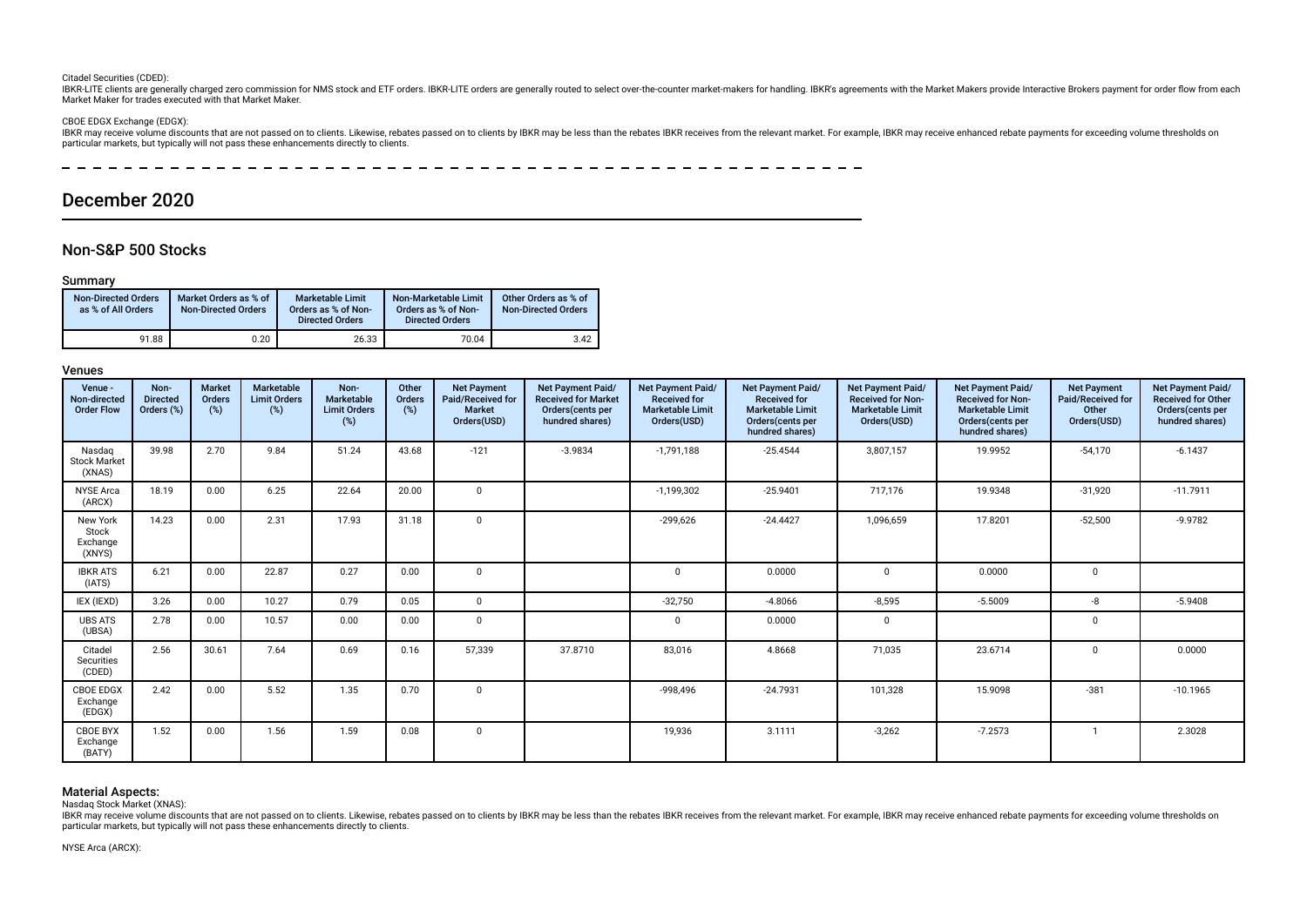#### New York Stock Exchange (XNYS):

IBKR may receive volume discounts that are not passed on to clients. Likewise, rebates passed on to clients by IBKR may be less than the rebates IBKR receives from the relevant market. For example, IBKR may receive enhance particular markets, but typically will not pass these enhancements directly to clients.

#### IBKR ATS (IATS):

IBKR operates the IBKR ATS in accordance with SEC Regulation ATS, on which it executes IBKR client orders against each other or against one or more professional liquidity providers who send orders into the IBKR ATS. Order fees, and may offer Price Improvement. Statistical information regarding the quality of executions for orders effected through the IBKR ATS (e.g., average execution speed, percentage of orders receiving Price Improvement, regulatoryreports.

#### Citadel Securities (CDED):

IBKR-LITE clients are generally charged zero commission for NMS stock and ETF orders. IBKR-LITE orders are generally routed to select over-the-counter market-makers for handling. IBKR's agreements with the Market Makers pr Market Maker for trades executed with that Market Maker.

#### CBOE EDGX Exchange (EDGX):

IBKR may receive volume discounts that are not passed on to clients. Likewise, rebates passed on to clients by IBKR may be less than the rebates IBKR receives from the relevant market. For example, IBKR may receive enhance particular markets, but typically will not pass these enhancements directly to clients.

#### CBOE BYX Exchange (BATY):

IBKR may receive volume discounts that are not passed on to clients. Likewise, rebates passed on to clients by IBKR may be less than the rebates IBKR receives from the relevant market. For example, IBKR may receive enhance particular markets, but typically will not pass these enhancements directly to clients.

\_ \_ \_ \_ \_ \_ \_ \_ \_ \_ \_ \_ \_ \_ \_ \_ \_ \_ \_

# December 2020

# **Options**

# Summary

| <b>Non-Directed Orders</b><br>as % of All Orders | Market Orders as % of<br>Non-Directed Orders | <b>Marketable Limit</b><br>Orders as % of Non-<br><b>Directed Orders</b> | Non-Marketable Limit<br>Orders as % of Non-<br><b>Directed Orders</b> | Other Orders as % of<br><b>Non-Directed Orders</b> |
|--------------------------------------------------|----------------------------------------------|--------------------------------------------------------------------------|-----------------------------------------------------------------------|----------------------------------------------------|
| 99.86                                            | 0.15                                         | 8.08                                                                     | 47.94                                                                 | 43.84                                              |

| Venue -<br>Non-directed<br><b>Order Flow</b>          | Non-<br><b>Directed</b><br>Orders (%) | <b>Market</b><br>Orders<br>(%) | Marketable<br><b>Limit Orders</b><br>$(\%)$ | Non-<br><b>Marketable</b><br><b>Limit Orders</b><br>(%) | Other<br>Orders<br>(%) | <b>Net Payment</b><br>Paid/Received for<br><b>Market</b><br>Orders(USD) | Net Payment Paid/<br><b>Received for Market</b><br>Orders(cents per<br>hundred shares) | Net Payment Paid/<br><b>Received for</b><br><b>Marketable Limit</b><br>Orders(USD) | <b>Net Payment Paid/</b><br><b>Received for</b><br><b>Marketable Limit</b><br>Orders (cents per<br>hundred shares) | Net Payment Paid/<br><b>Received for Non-</b><br><b>Marketable Limit</b><br>Orders(USD) | Net Payment Paid/<br><b>Received for Non-</b><br><b>Marketable Limit</b><br>Orders (cents per<br>hundred shares) | <b>Net Payment</b><br>Paid/Received for<br>Other<br>Orders(USD) | <b>Net Payment Paid/</b><br><b>Received for Other</b><br>Orders(cents per<br>hundred shares) |
|-------------------------------------------------------|---------------------------------------|--------------------------------|---------------------------------------------|---------------------------------------------------------|------------------------|-------------------------------------------------------------------------|----------------------------------------------------------------------------------------|------------------------------------------------------------------------------------|--------------------------------------------------------------------------------------------------------------------|-----------------------------------------------------------------------------------------|------------------------------------------------------------------------------------------------------------------|-----------------------------------------------------------------|----------------------------------------------------------------------------------------------|
| Cboe EDGX<br>Options<br>Exchange<br>(EDGO)            | 14.78                                 | 5.73                           | 10.77                                       | 8.26                                                    | 22.67                  | 2,104                                                                   | 20.3732                                                                                | 1,100,163                                                                          | 77.5918                                                                                                            | 545,142                                                                                 | 20.8230                                                                                                          | 1,236,965                                                       | 49.9462                                                                                      |
| <b>NYSE Arca</b><br>Options<br>(ARCO)                 | 12.68                                 | 13.91                          | 6.29                                        | 13.31                                                   | 13.17                  | $-1,400$                                                                | $-11.6889$                                                                             | $-488,716$                                                                         | $-57.0926$                                                                                                         | 509,483                                                                                 | 63.4852                                                                                                          | 800,290                                                         | 42.6144                                                                                      |
| <b>MIAX Emerald</b><br>Exchange<br>(EMLD)             | 11.35                                 | 5.39                           | 1.70                                        | 10.67                                                   | 13.89                  | 674                                                                     | 14.7539                                                                                | $-97,267$                                                                          | $-39.2329$                                                                                                         | 776,106                                                                                 | 42.6883                                                                                                          | 367,372                                                         | 29.0346                                                                                      |
| Chicago<br><b>Board Options</b><br>Exchange<br>(XCBO) | 11.19                                 | 2.39                           | 11.19                                       | 12.96                                                   | 9.27                   | $-465$                                                                  | $-16.8475$                                                                             | 1,160,066                                                                          | 140.0660                                                                                                           | 149,982                                                                                 | 4.3436                                                                                                           | $-547,945$                                                      | $-31.0552$                                                                                   |
| Nasdag<br>Options<br>Market<br>(XNDQ)                 | 10.36                                 | 3.60                           | 10.00                                       | 19.91                                                   | 0.00                   | $-2,829$                                                                | $-48.6916$                                                                             | $-932,223$                                                                         | $-40.3533$                                                                                                         | 1,204,965                                                                               | 45.6320                                                                                                          | $\Omega$                                                        |                                                                                              |
| CBOE C2                                               | 9.51                                  | 7.01                           | 4.42                                        | 7.30                                                    | 12.87                  | $-1,845$                                                                | $-17.2323$                                                                             | $-588,716$                                                                         | $-43.2646$                                                                                                         | 463,396                                                                                 | 37.0645                                                                                                          | 245,336                                                         | 19.0695                                                                                      |